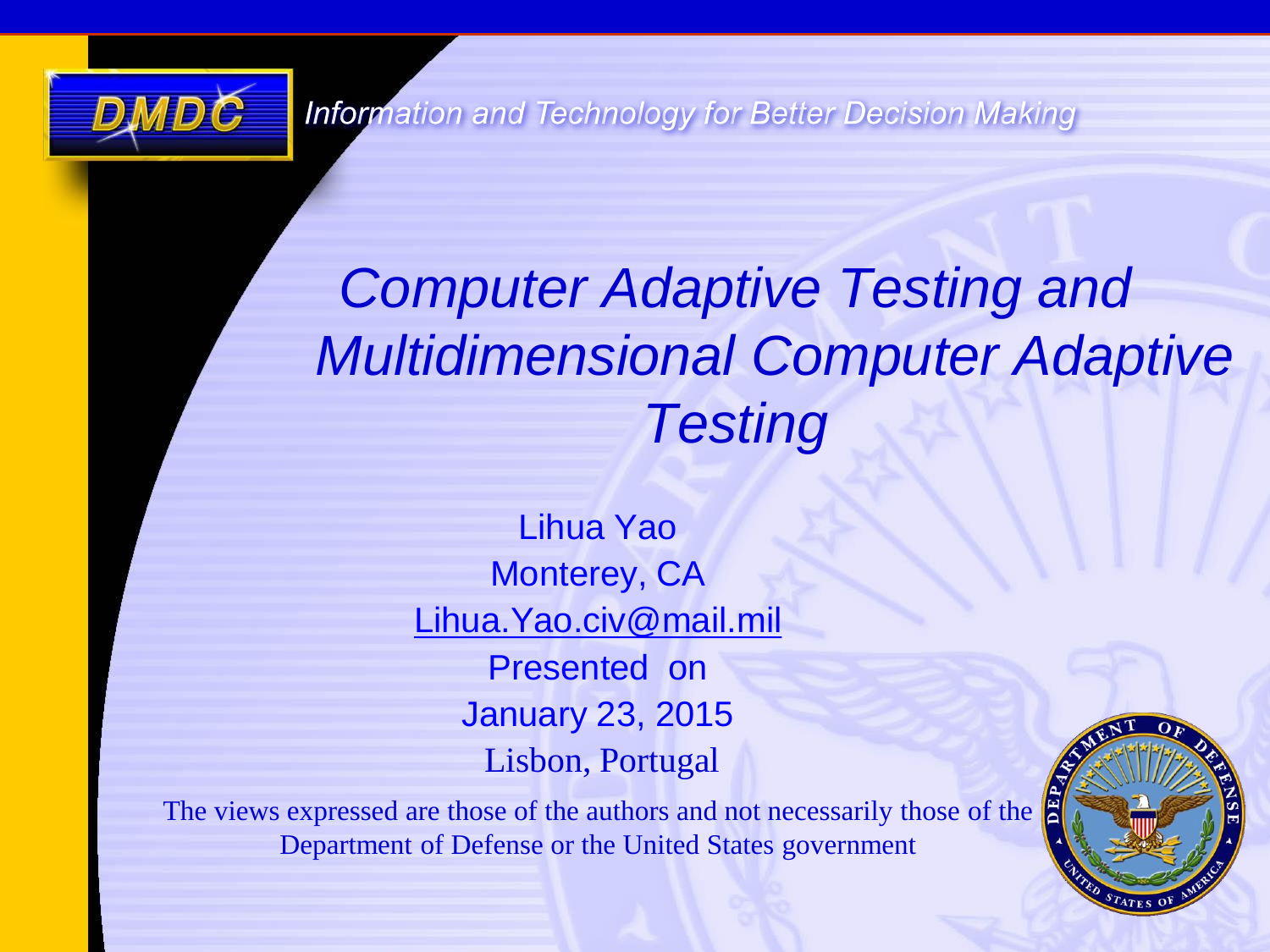### **Summary**

- Measurement of testing data.
- Computer adaptive testing (CAT).
- Multidimensional CAT.
- Research areas in CAT and MCAT.
- A recent study comparing MCAT ability based item selection method and classification based item selection method.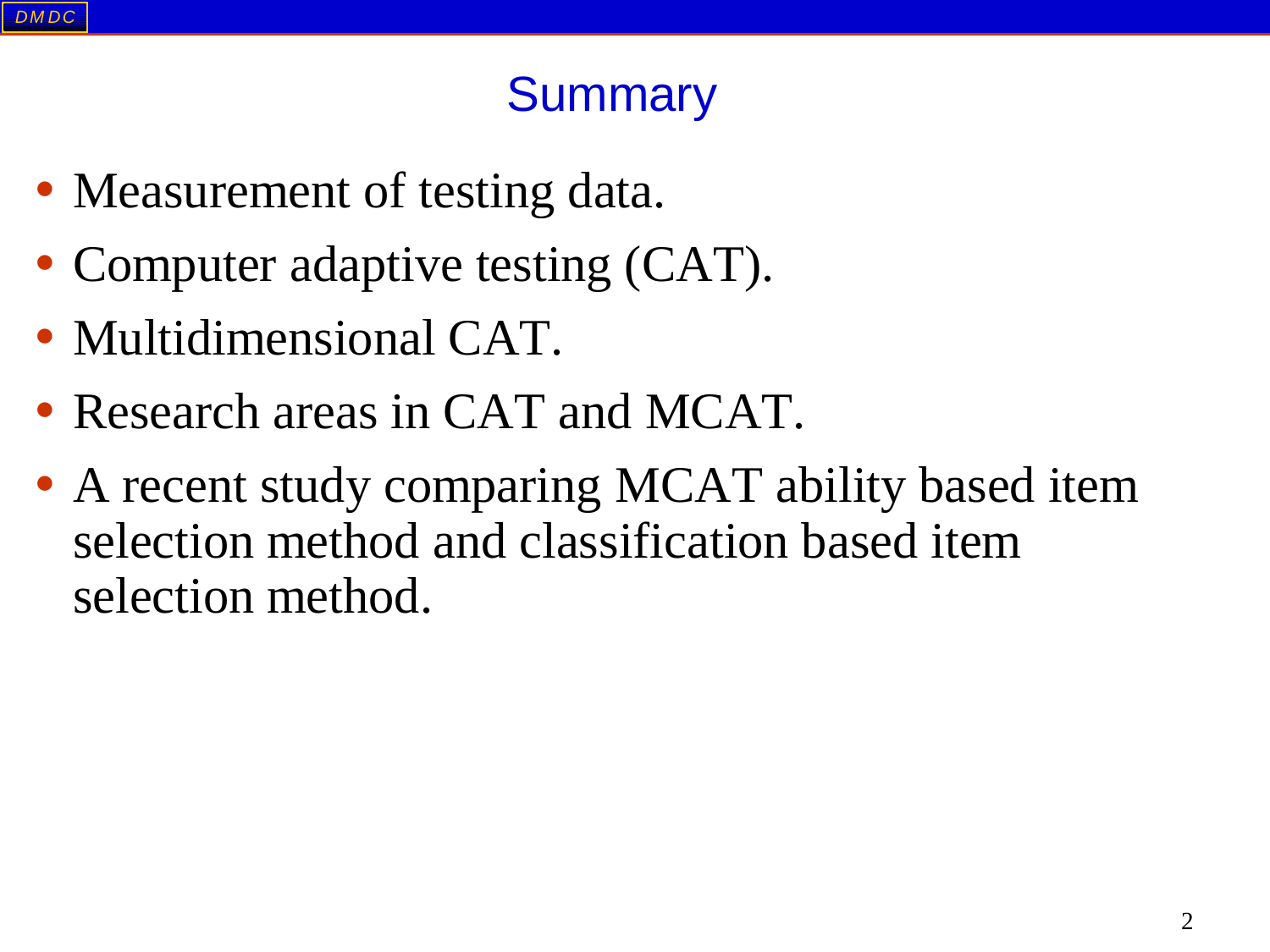### Measurement of testing data

- Paper and pencil test:
	- –Classical method---number of correct score; items are similar.
		- Testing has a long history in China(> 2000 years).
		- Group-administered tests by United Stated Army in World War I.
	- Item response theory models:
		- Probability, Parameters, data.
		- Estimate Parameters.
		- Inferences: What the Data tells us?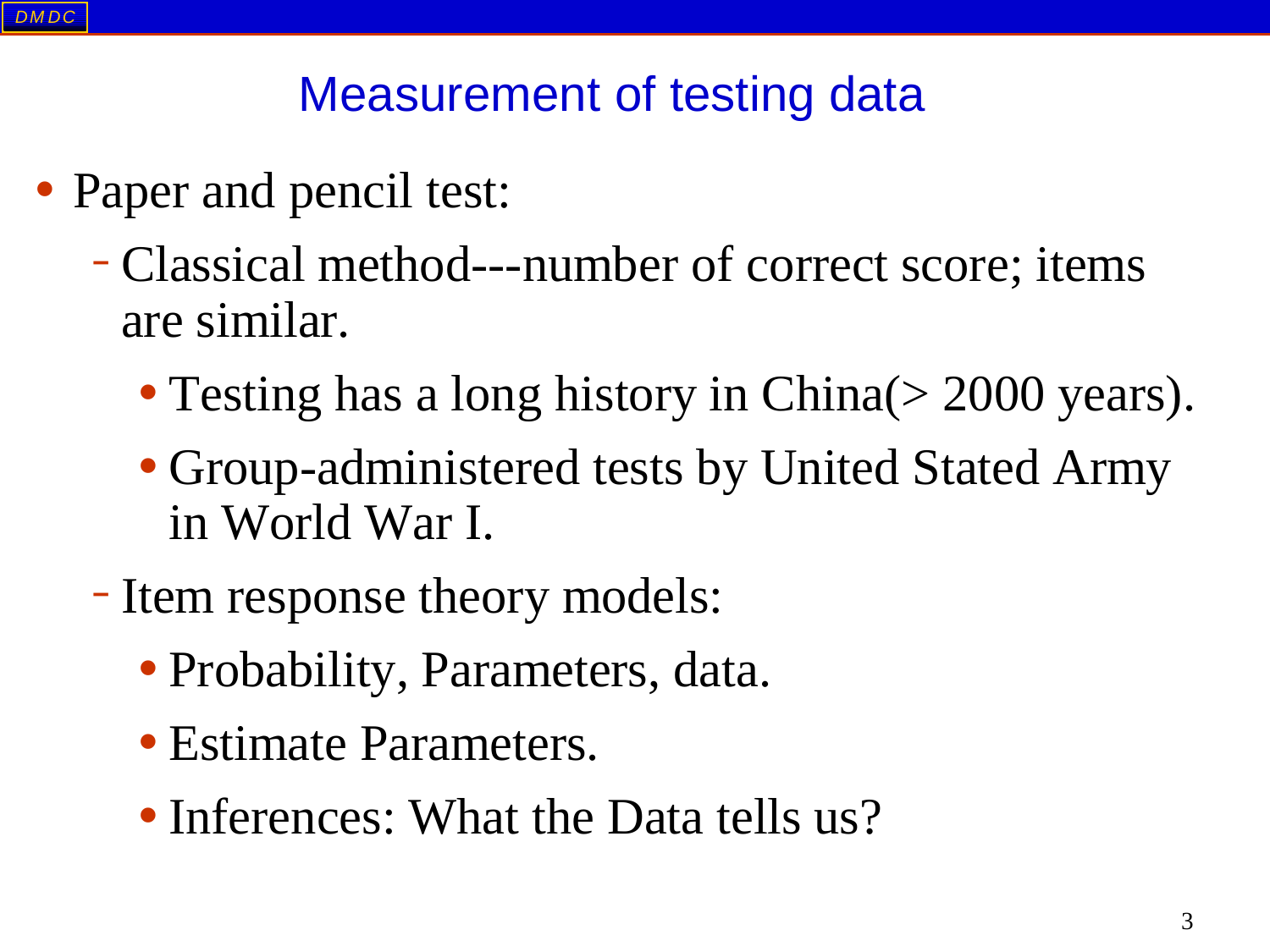### Measurement of testing data

- Paper and pencil test:
	- Item response theory models:
		- Multiple choice items:
			- –Rasch (Rasch 1960, Fischer 1995),
			- –Three parameter logistic model (Lord 1980), with guessing parameters.
		- Constructed response items:
			- –Generalized two parameter partial credit model (Masters, 1982, Muraki, 1992),
			- –Graded response model (Samejima, 1969).
- Online based testing.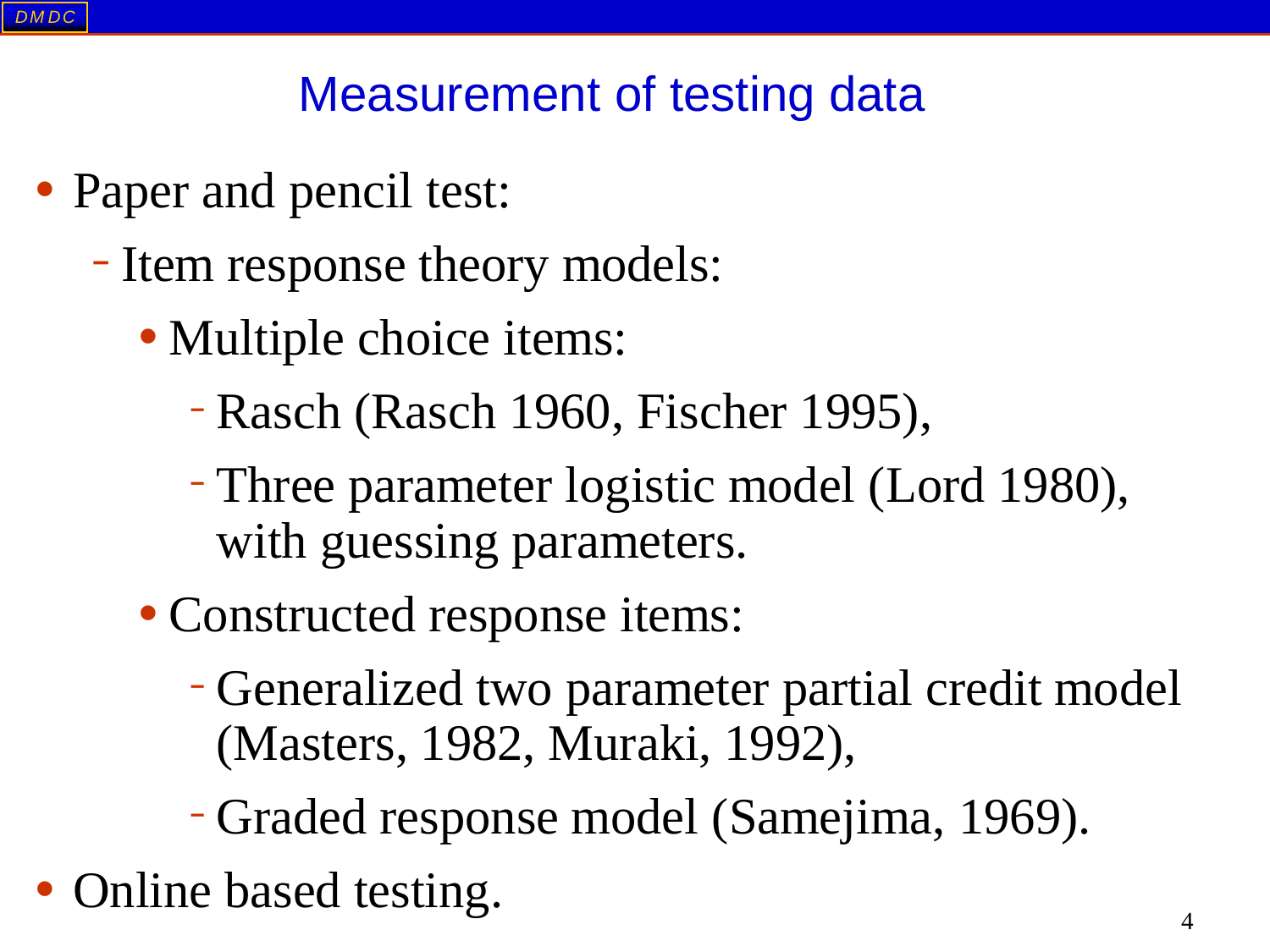- Computer adaptive testing (CAT)---future of testing industry.
	- It is a computer based test that adapts to examinee's ability.
	- –Test security is better than traditional paper and pencil.
		- Examinees have different test items.
	- –Convenient testing time and location.
		- For example, Screening test, unproctored test.
		- Test can be taken any time at home.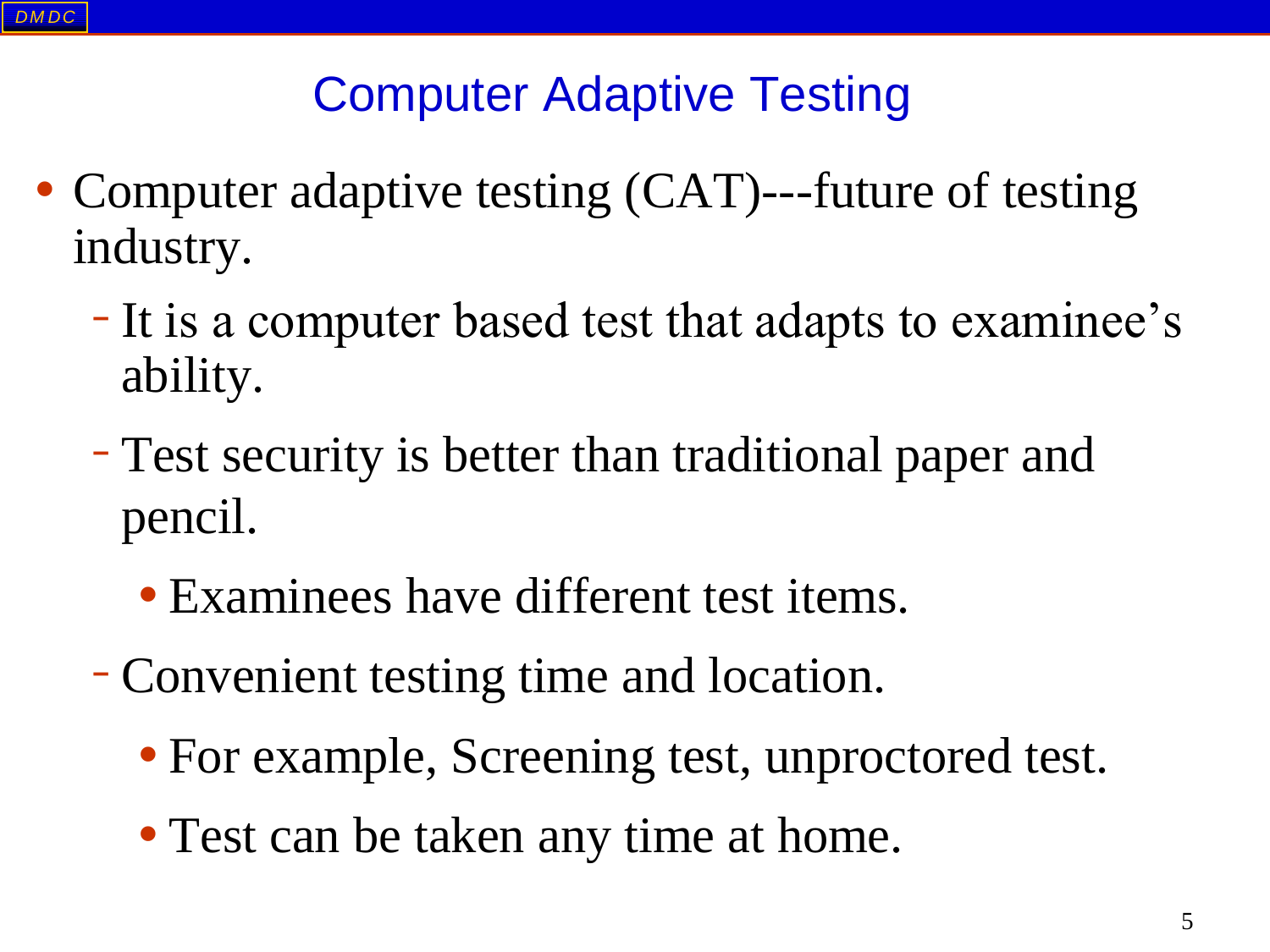- Computer adaptive testing (CAT)
	- –Reliable measures of a student's skills while minimizing testing time.
		- Items are selected that measure the examinee's ability the best.
		- Shorter test with the same precision.

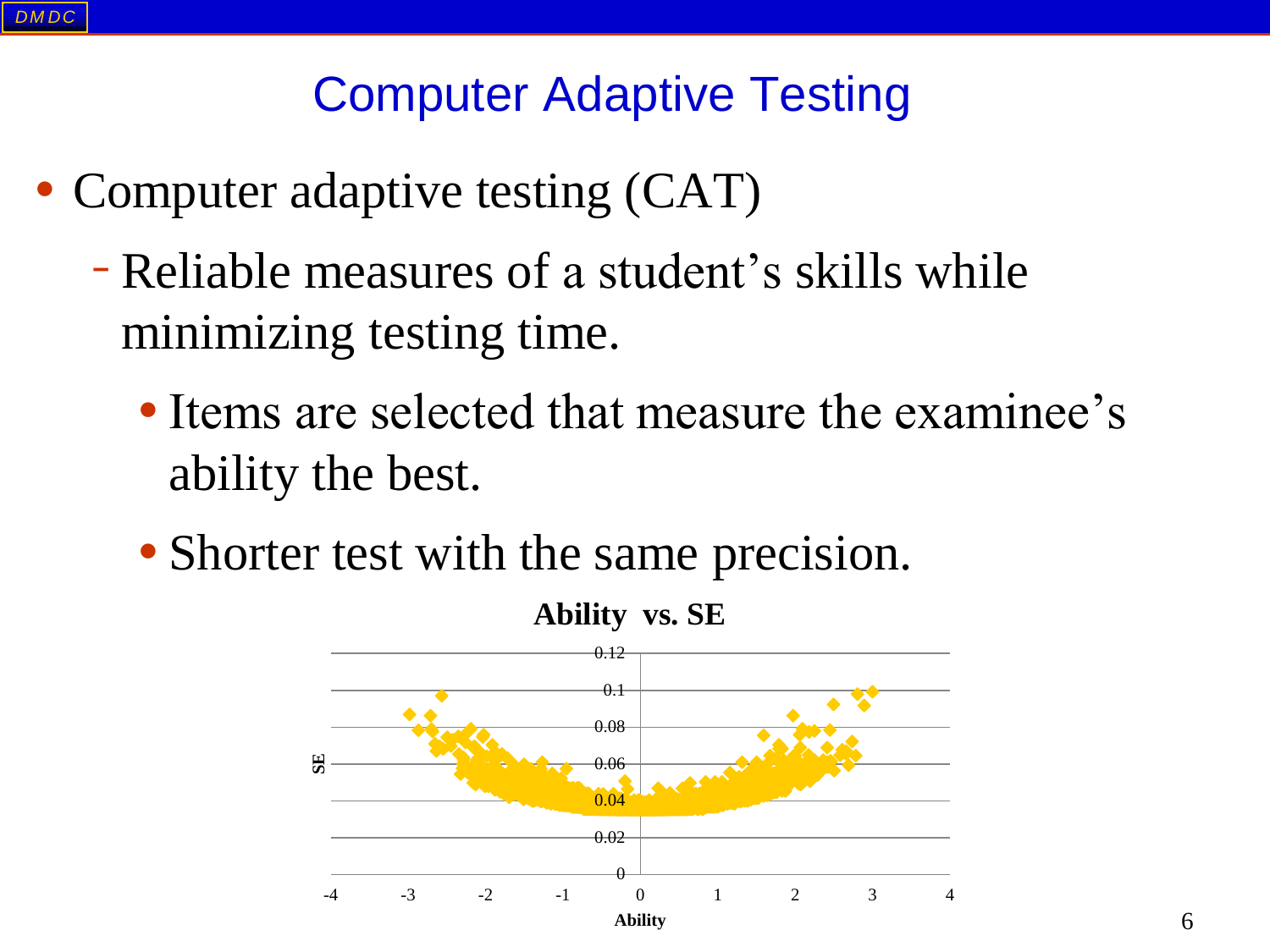### Models

• M-3PL model (multidimensional three-parameter logistic model) for multiple choice item j,

$$
P_{j1} = P_{j1}(\vec{\theta}) = P(x_j = 1 | \vec{\theta}, \vec{\beta}_j) = \beta_{3j} + \frac{1 - \beta_{3j}}{1 + e^{(-\vec{\beta}_{2j} \odot \vec{\theta}^T + \beta_{1j})}}
$$

$$
P_j = P_j\left(\vec{\boldsymbol{\theta}}\right) = P_j\left(X_j|\vec{\boldsymbol{\theta}}, \vec{\boldsymbol{\beta}}_j\right) = P_{j1}^{\mathrm{l}_{(x_j=1)}}\left(1 - P_{j1}\right)^{\mathrm{l}_{(x_j=0)}}
$$

 $I_j(\vec{\theta}) = -E \frac{\partial^2 \log P_j}{\partial \vec{\theta}^2} = \frac{(P_{j1} - \beta_{3j})^2 (1 - P_{j1})}{P_{j1} (1 - \beta_{3j})^2} \vec{\beta}_{2j} \otimes \vec{\beta}_{2j}$ • Information Function

• Rasch Model :  $P_{j1}(\theta) =$  $e^{(\theta - b_j)}$  $1+e^{(\theta-b_j)}$ 

- Information:  $I_i(\theta) = P_{i1}(\theta)(1 P_{i1}(\theta)),$ 
	- The rectangle has a maximum area when it is a square if the parameters of rectangle is fixed.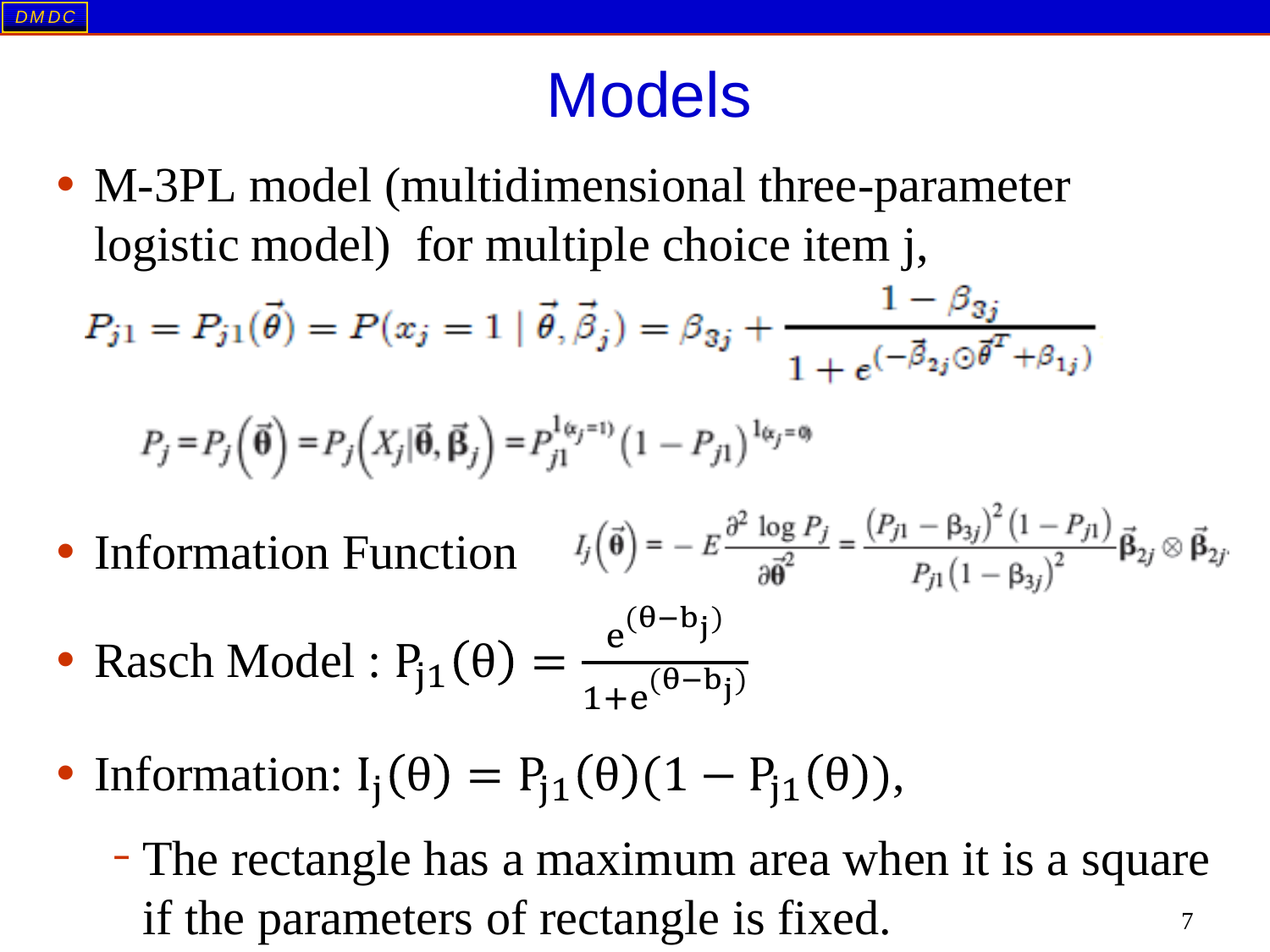- Information has maximum value when  $P_j(\theta)$  = 1 2 , which occurs when  $\theta = b_j$ .
- Standard error for the ability estimate is  $SE(\theta)$  = 1  $I(\theta)$ .
- Computer adaptive testing is to select items that have maximum information or minimum value for the SE to have a better ability estimates.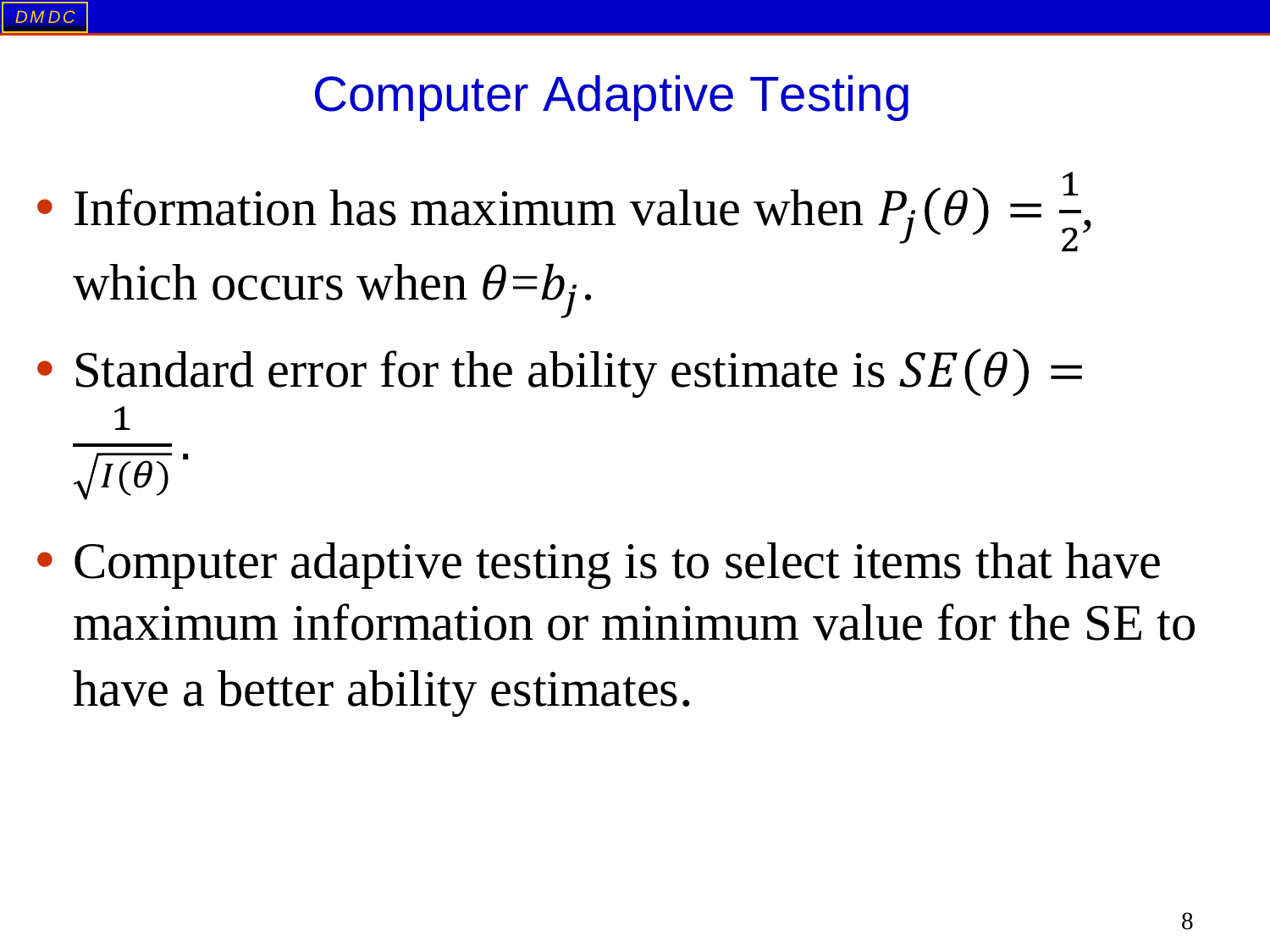- Components in Computer adaptive testing.
	- Item Pool with known/estimated item parameters.
		- Multiple forms/pools.
	- Initial values for the ability.
		- Prior information about the students ability.
		- No prior information.
	- **Select items based on certain algorithm.**
	- Scoring procedure to update ability estimates.
	- –Stopping criteria/rules.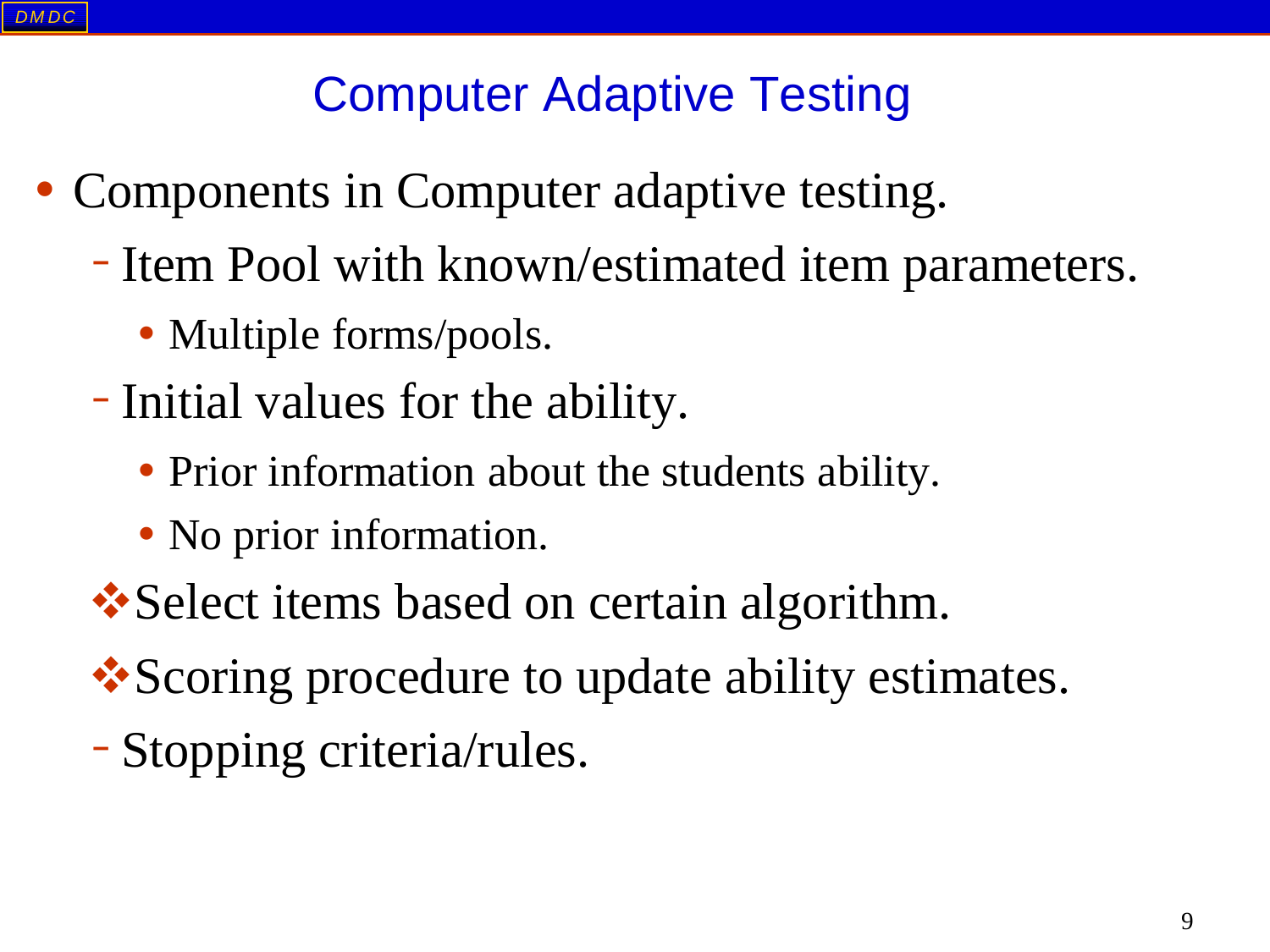- Tests using Computer adaptive testing.
	- ASVAB (the Armed Services Vocational Aptitude Battery)—1976, Paper and pencil format. Has been used for selection and classification into the military.
	- –CAT ASVAB research and development started in January 1979. It is the first high-stakes testing program to produce operational scores using a CAT system. Local online CAT Operational in 1990 and online through internet in 2007.
	- Examples of tests using CAT:
		- GMAT, GRE, TOEFL, NCLEX(nursing), etc.
		- More and more states using CAT for summative and diagnostic assessment.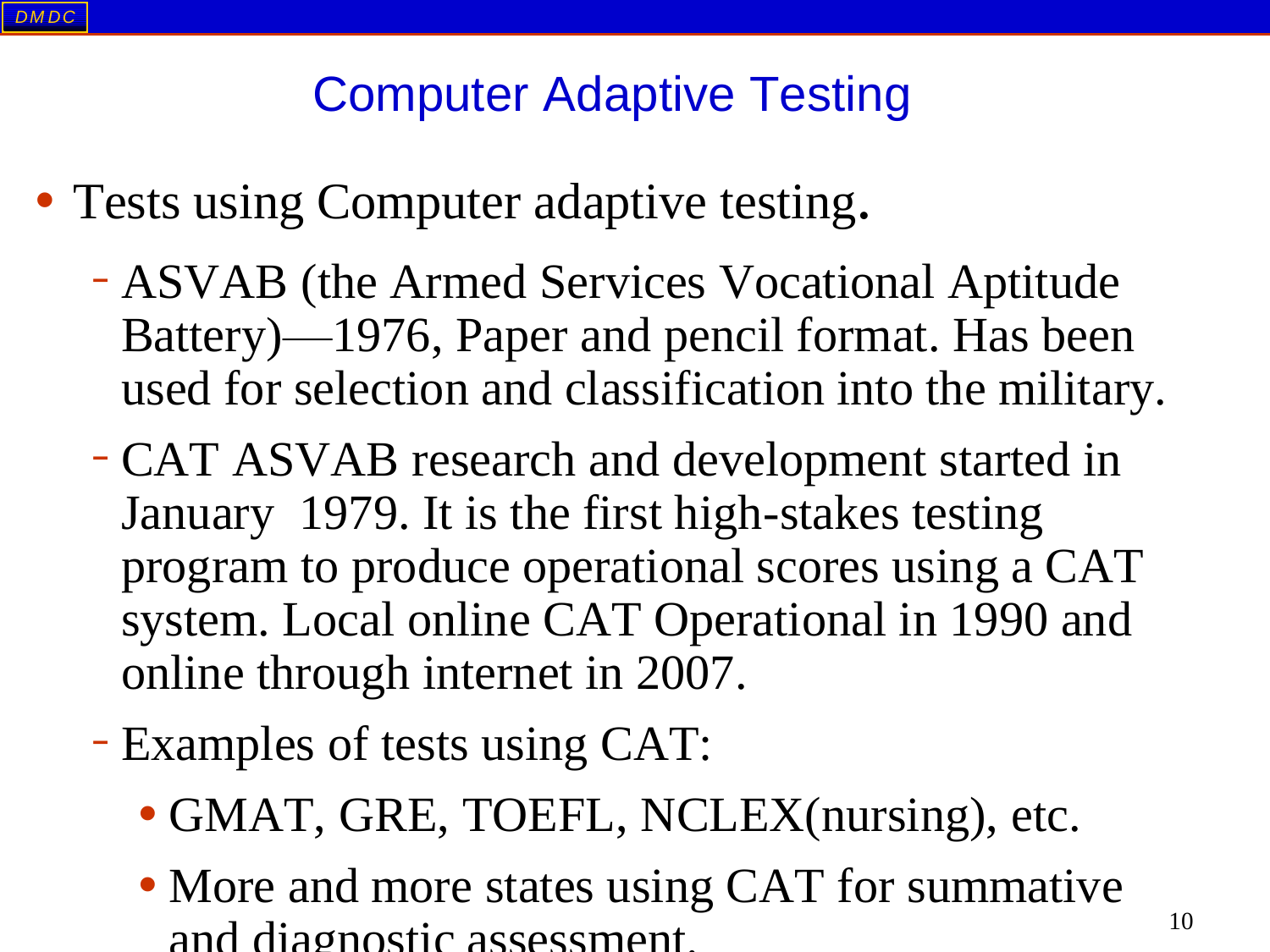- Multidimensional CAT, and software SimuMCAT (Yao, 2011)
	- –MCAT yields better precision than UCAT.
		- Correlation information between content areas are used.
		- Bayesian estimates for the multidimensional ability after each step. Strong prior improve both content domain scores and overall scores.
		- Incorporate content constraints, exposure control, item response time, precision, etc.,simultaneously.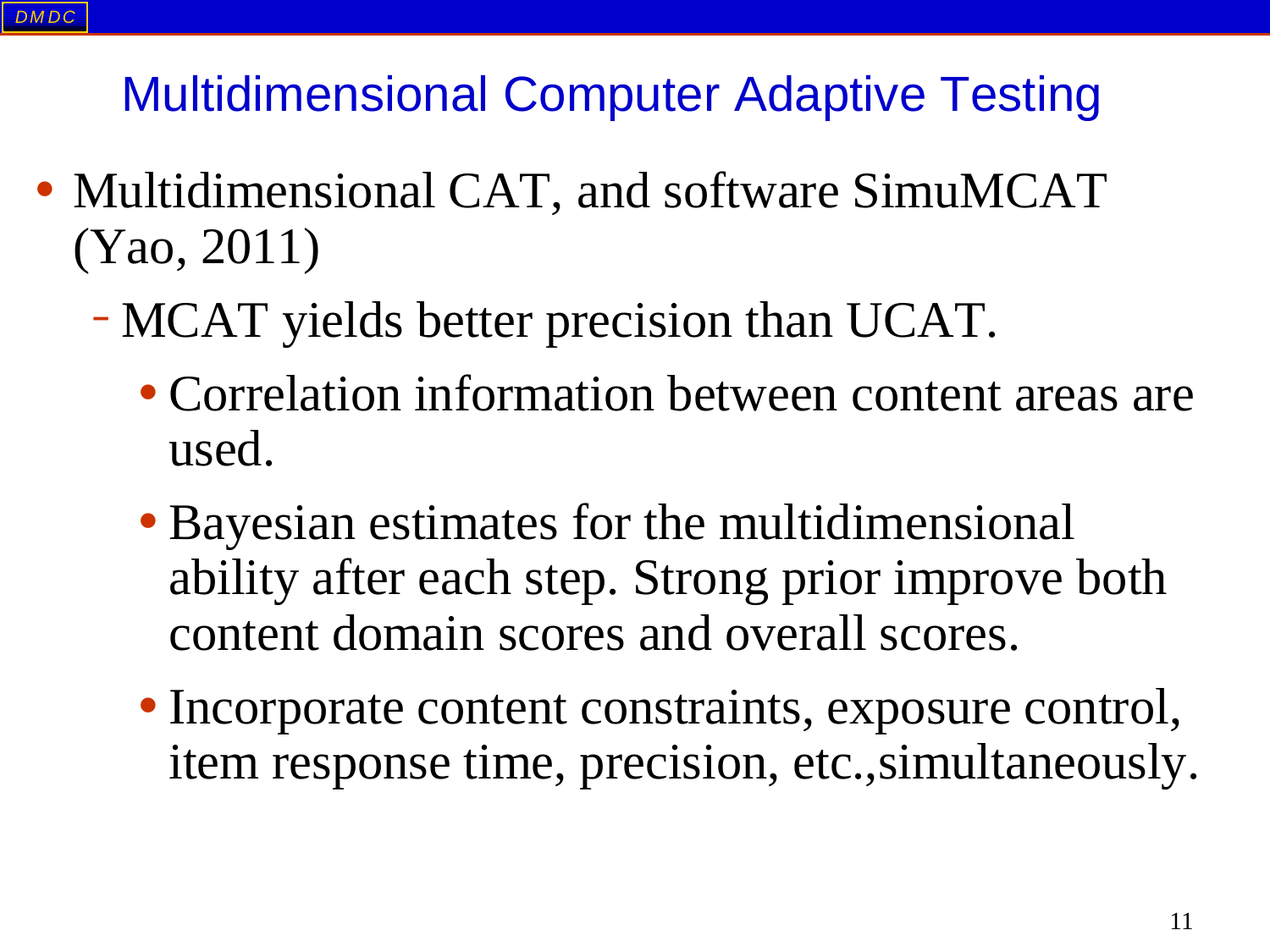- Multidimensional CAT, and software SimuMCAT (Yao, 2011)
	- Short response time is desirable and items in different content areas require different response time. For example, an Arithmetic Reasoning item may need 79 seconds, while a Word Knowledge item may need 14 seconds.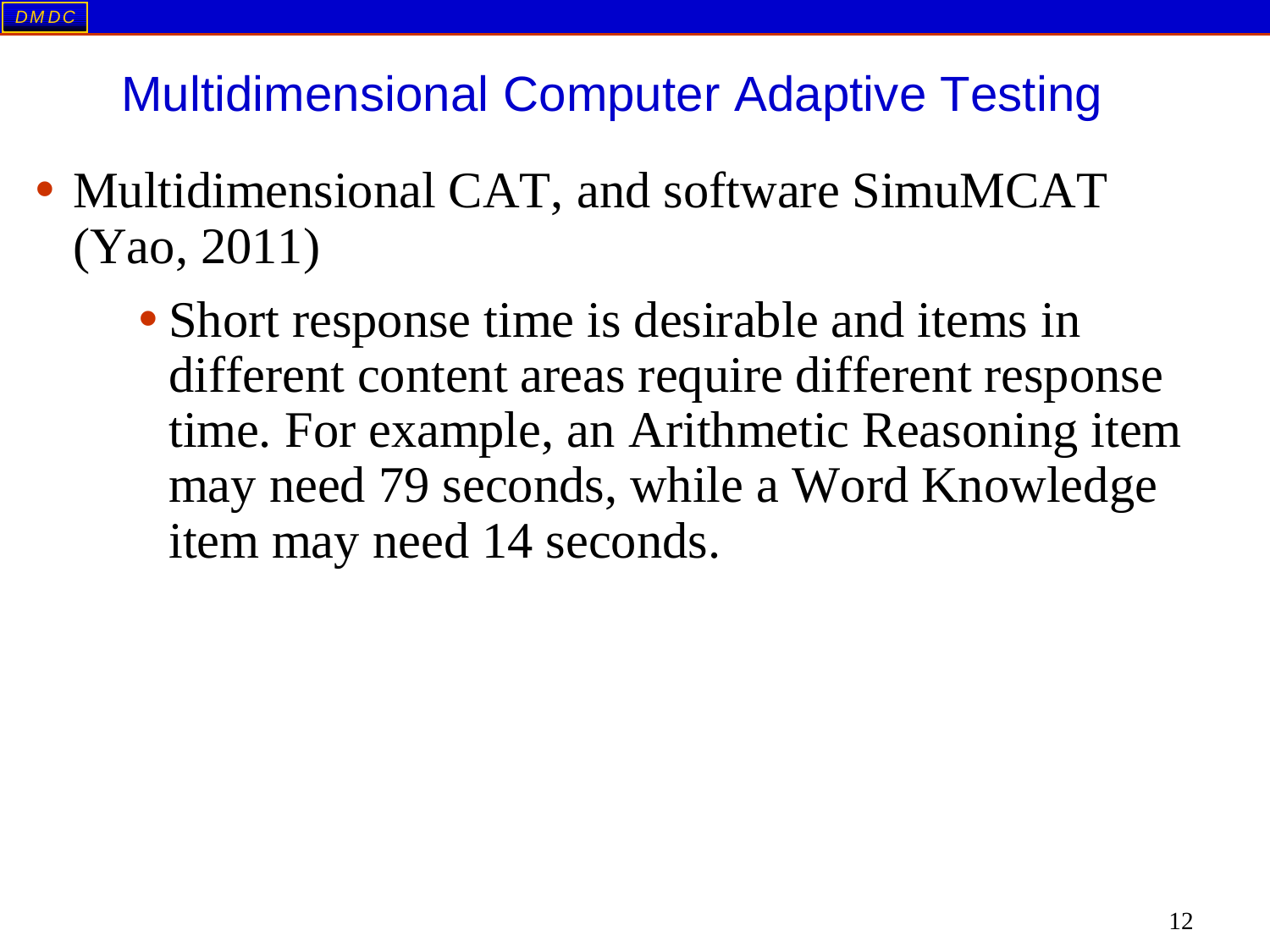- Components/Steps MCAT:
	- Item pool.
	- Initial ability assignment.
	- Item selection based on certain rules (Yao 2012, Psychometrika)
	- Update ability estimates based on the selected items
		- –MLE, MAP, EAP.
	- Stopping rules: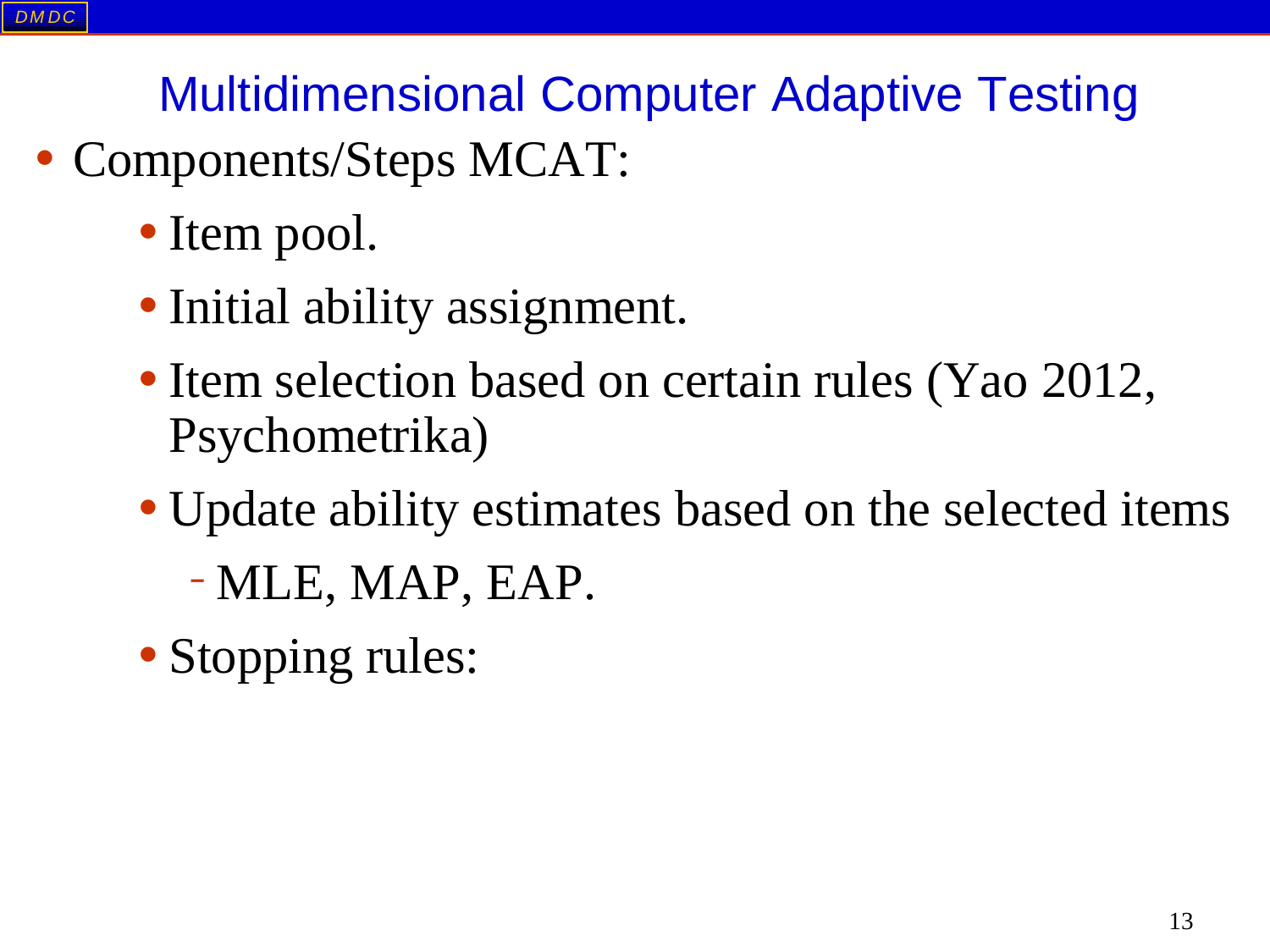- Item selection based on certain rules (Yao 2012, Psychometrika)----information is a matrix.
	- Maximum Determinant of information matrix.
	- Minimum the error variances for the composite score.
	- Maximum Kullback–Leibler information.
	- Angle method.
	- General model.
	- Maximum reduction of the SEE (standard error estimates).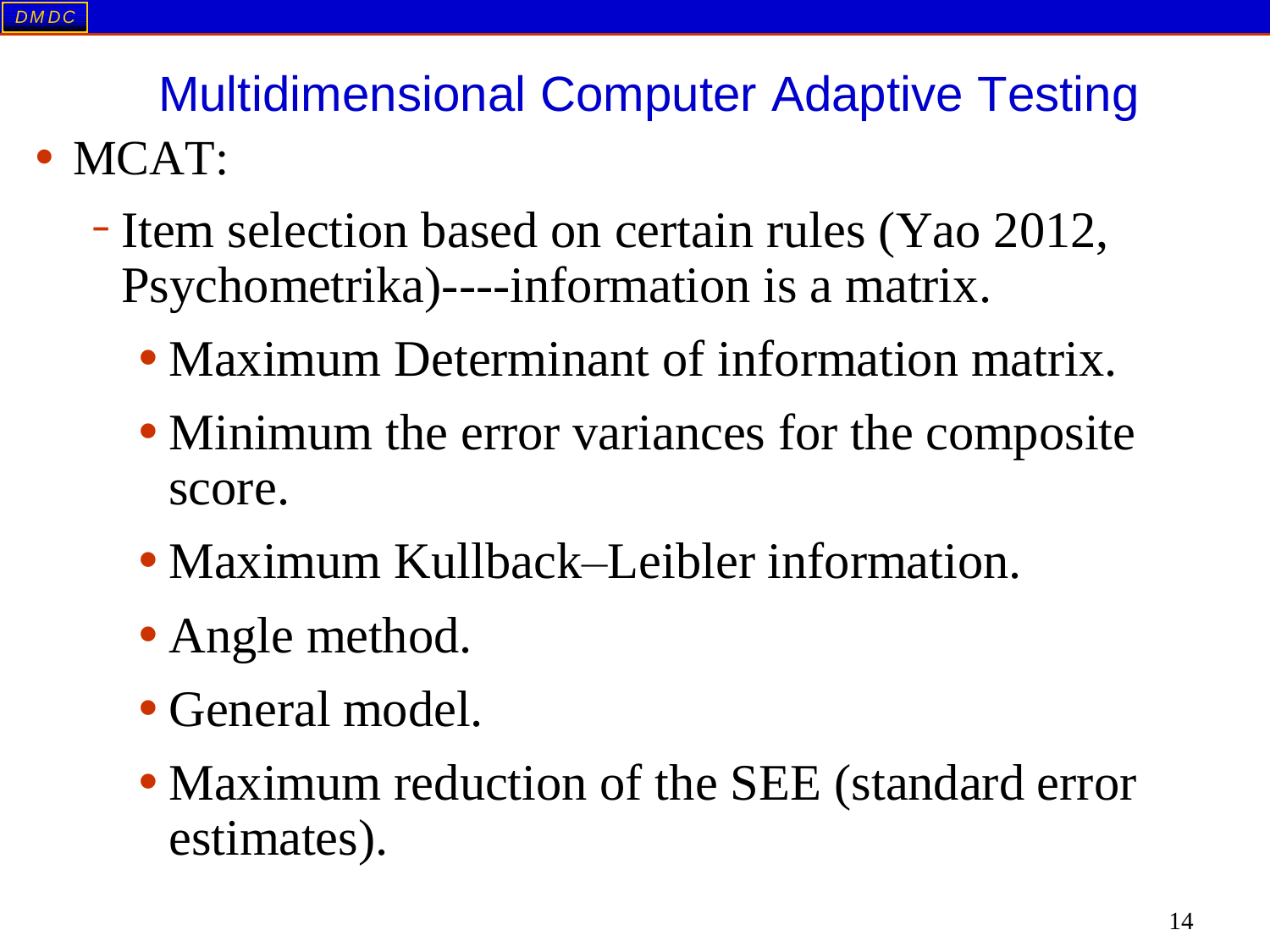- MCAT
	- –Stopping rules:
		- Fixed length and variable length test (Yao, 2013, APM) with different stopping rules.
		- Precision(standard error and predicted standard error reduction) .
		- Classification as the stopping rule.
		- Certain criteria for content domain SEE or composite score SEE.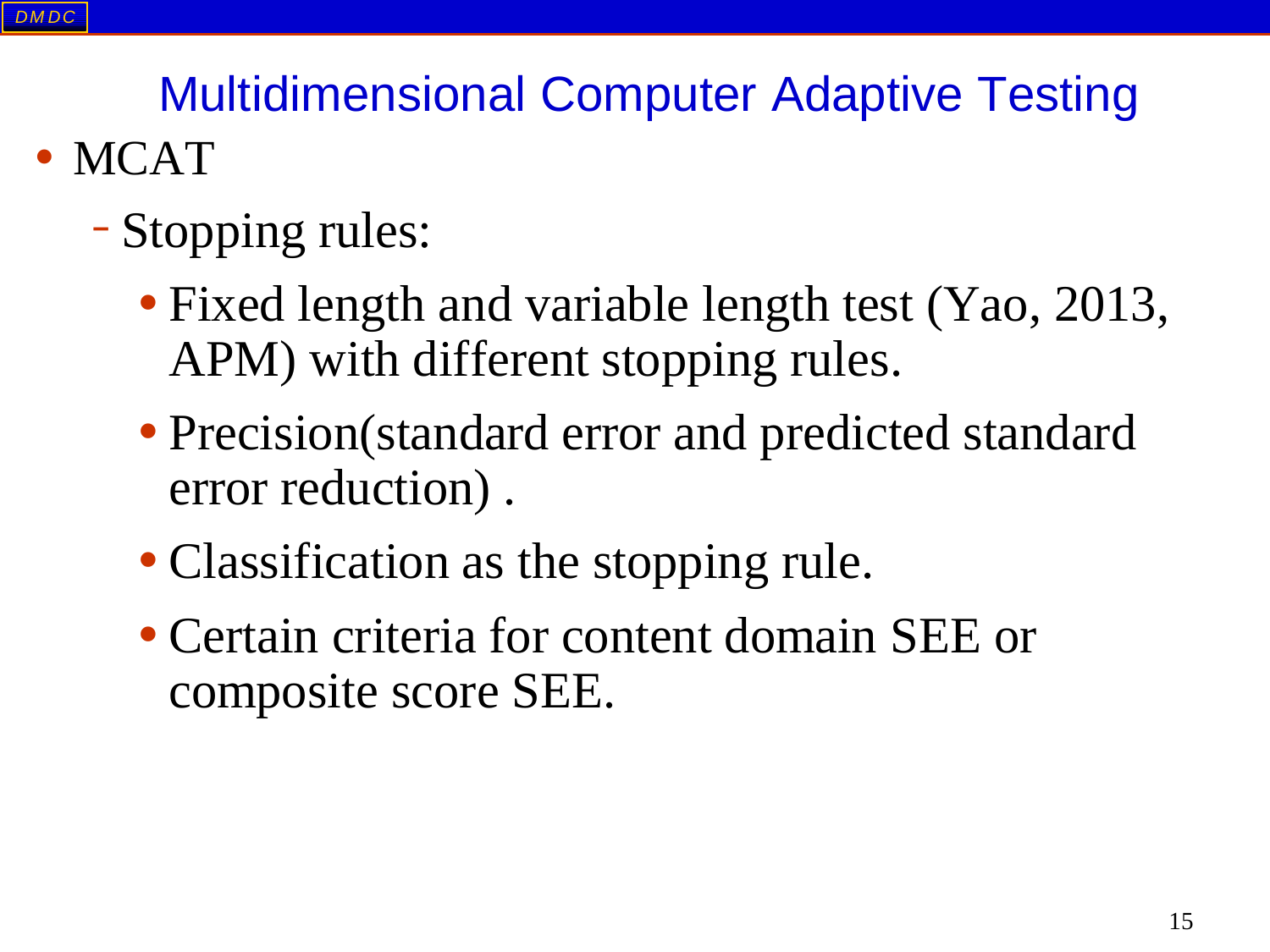#### • MCAT

- –Content constraints
	- Upper limit and lower limit for each content area.
- –Exposure control
	- Sympson-Hetter (Yao, 2013, JEM)
	- Fixed rate.

–Stopping rule, Content Constraints, and Item exposure control can be incorporated in to an index (MPI) which will be used as a weight assigned to each item in the pool at each selection steps.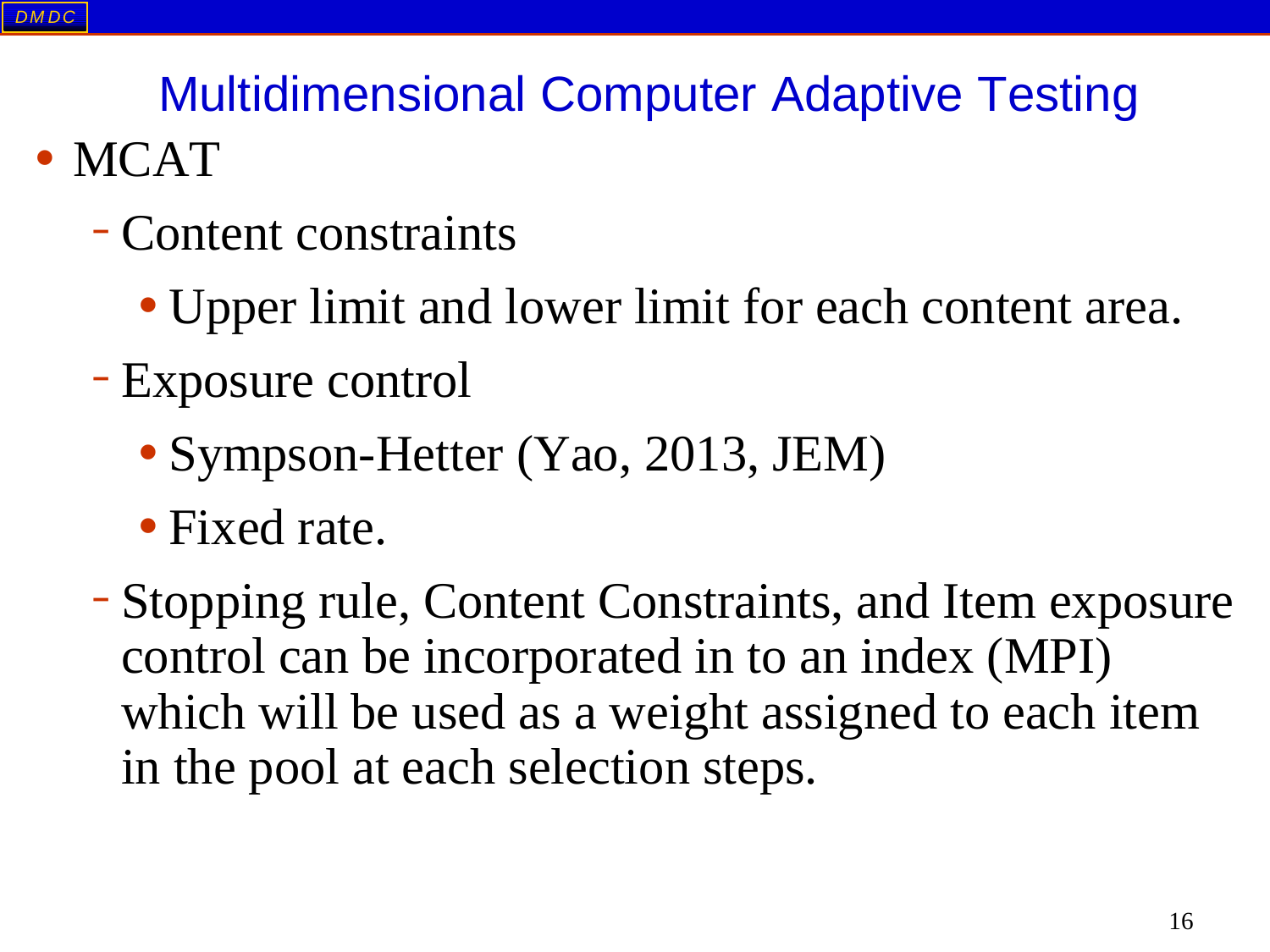- Multidimensional CAT, and software SimuMCAT (Yao, 2011)
	- –Test measures overall/content domain scores well, has short response time, and satisfy all constraints.
	- –Yao, Pommerich, & Segall (2014, APM): Using Multidimensional CAT to Administer a Short, Yet Precise Screening Test.
		- Better Precision for the composite score AFQT (Armed Forces Qualification Test).

 $\theta_{\text{AFQT}} = 1.18[w_{\text{AR}}\theta_{\text{AR}} + w_{\text{MK}}\theta_{\text{MK}} + w_{\text{PC}}\theta_{\text{PC}} + w_{\text{MK}}\theta_{\text{WK}}] - 0.28,$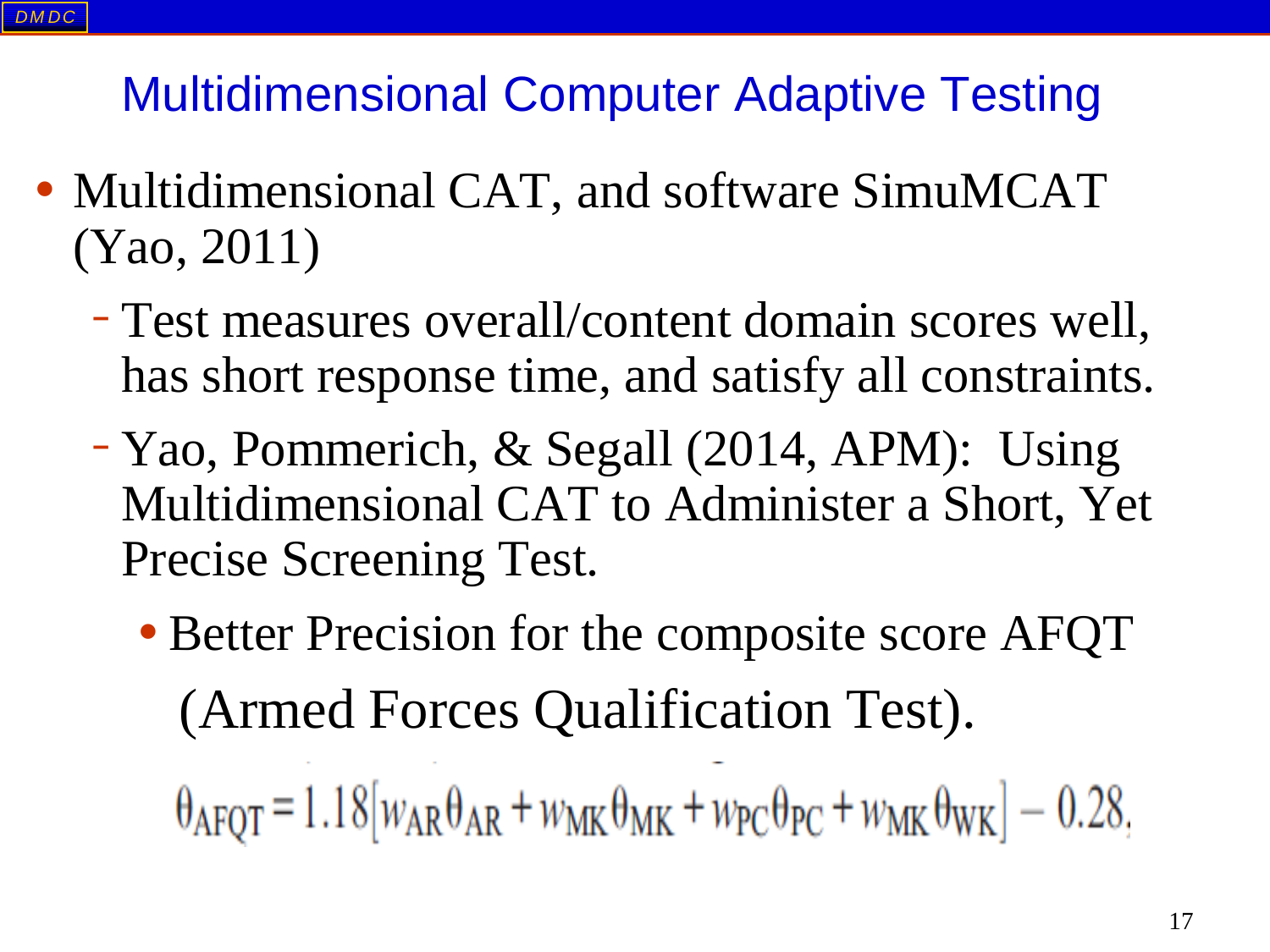- Multidimensional CAT, and software SimuMCAT (Yao, 2011)
	- Short response time.
		- –Response times for AR (Arithmetic Reasoning), WK (Word Knowledge), PC (Paragraph Comprehension), and MK (Mathematical Knowledge) are 79, 14, 69 and 42 seconds, respectively.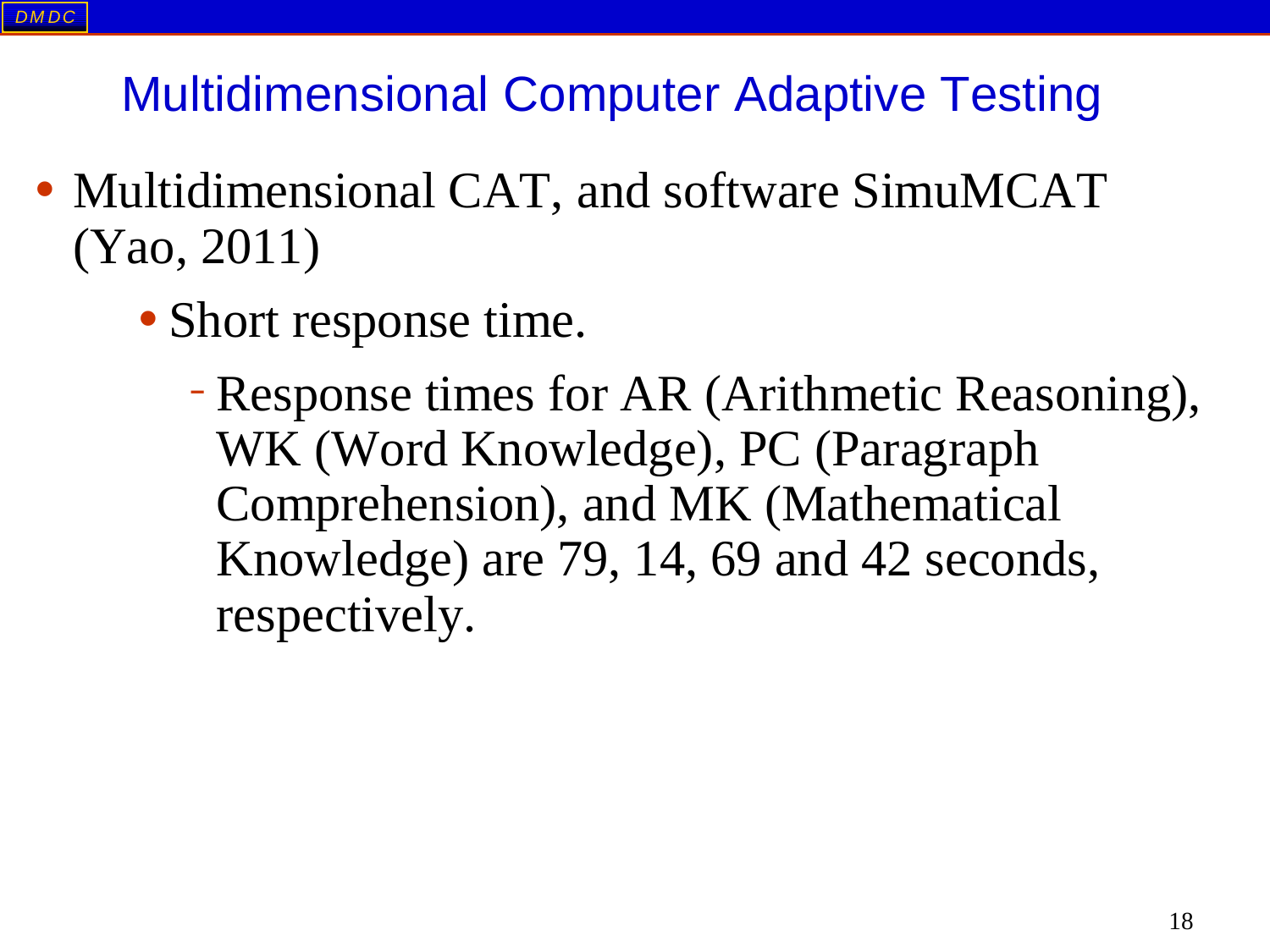• Multidimensional CAT, and software SimuMCAT (Yao, 2011)

Select item  $m = j$  such that,

$$
\vec{w} \left[ \mathbf{I}_{j-1}^{m} \left( \vec{\theta}^{j-1} \right) \right]^{-1} \left( \vec{w} \right)^{T} + W_{\text{time}} \times \text{Time}_{m}
$$

has a minimum value - or

$$
\frac{\text{SEE}_{j-1}\left(\vec{\theta}^{j-1}\right) - \vec{w}\left[\mathbf{I}_{j-1}^{m}\left(\vec{\theta}^{j-1}\right)\right]^{-1}(\vec{w})^{T}}{\text{Time}_{m}^{W_{\text{time}}}}
$$

has a maximum value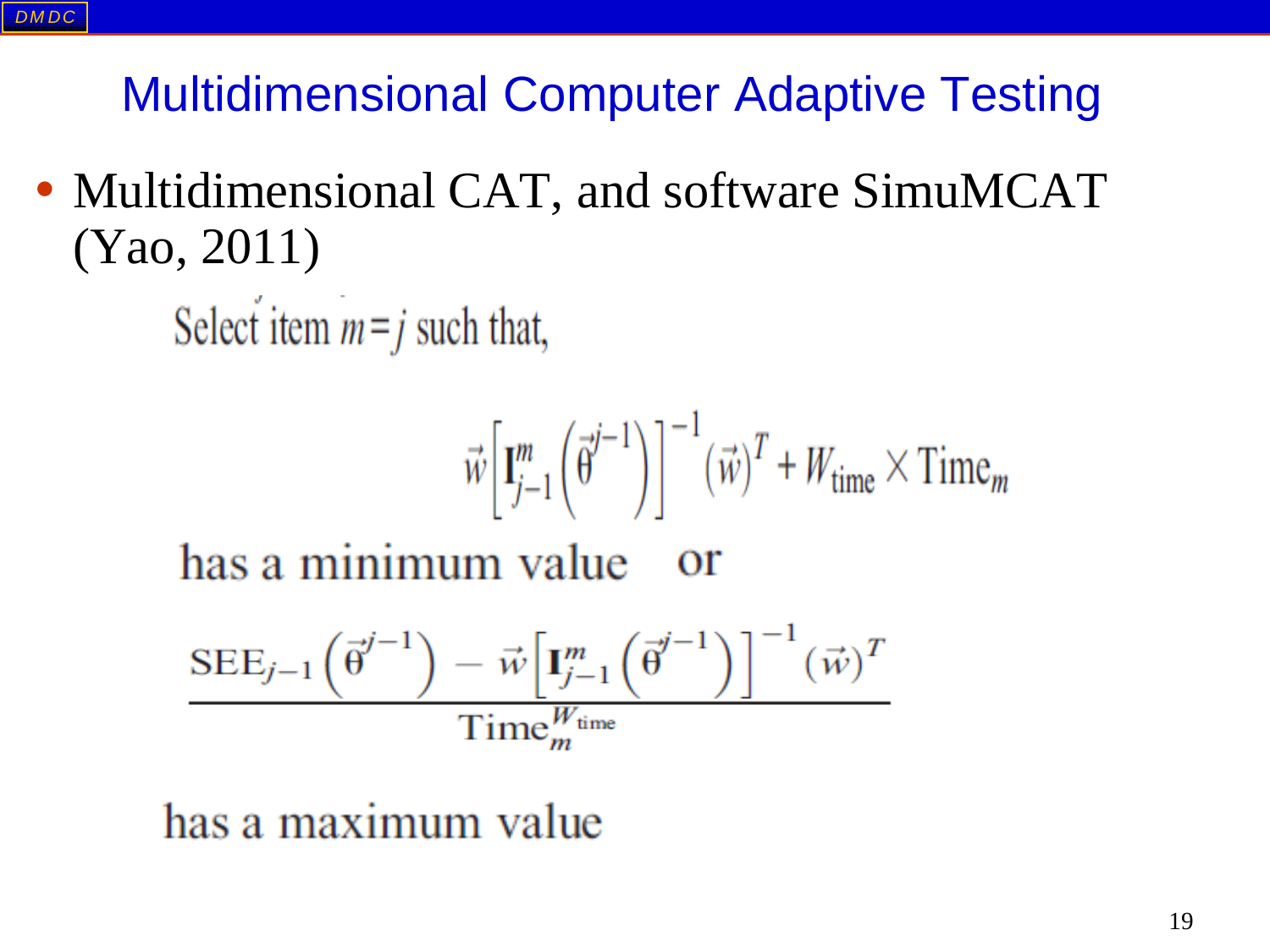- Multidimensional CAT, and software SimuMCAT (Yao, 2011)
	- –Results: we are able to identify conditions or compose a test that meet the required precision (or Type I and Type II error for classification purpose) and has test response time less than 15 minutes.
	- –CAT ASVAB(Armed Services Vocational Aptitude Battery)
		- "ICAST Screening Test": 4, 8, 3, 5 items for AR, WK, PC, and MK, respectively.
		- Regular full length test: 15, 15, 10, 15 items for AR, WK, PC, and MK, respectively.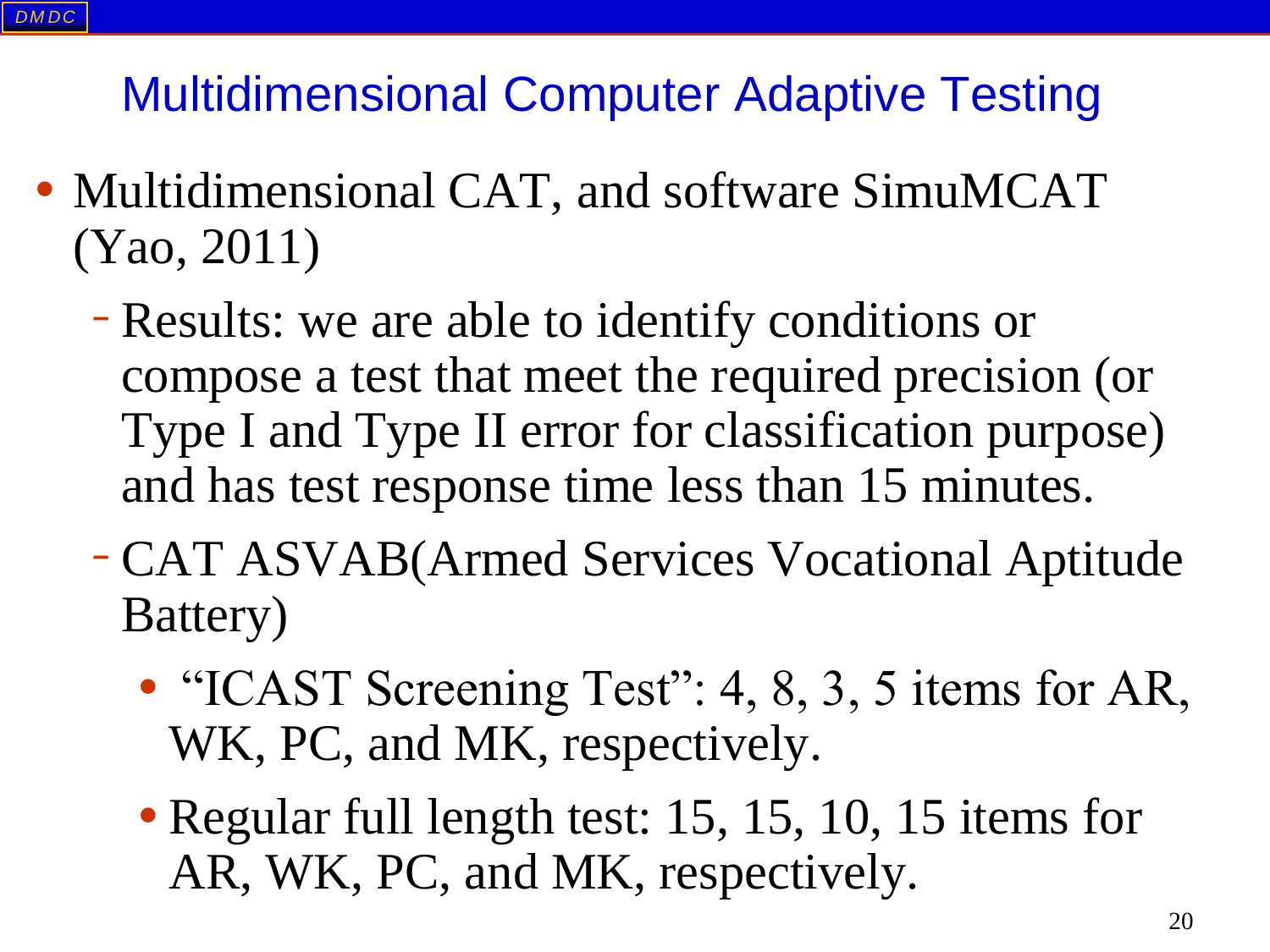### Issues in MCAT compared to CAT

- Item pool is larger----items in different content domains are put together.
	- Item selection time is longer.
	- Find a solution. For example, divide item pools into smaller forms.
- Multidimensional ability estimates after each item selection takes longer time to compute than unidimensional ability estimates.
	- Find solution or improvement.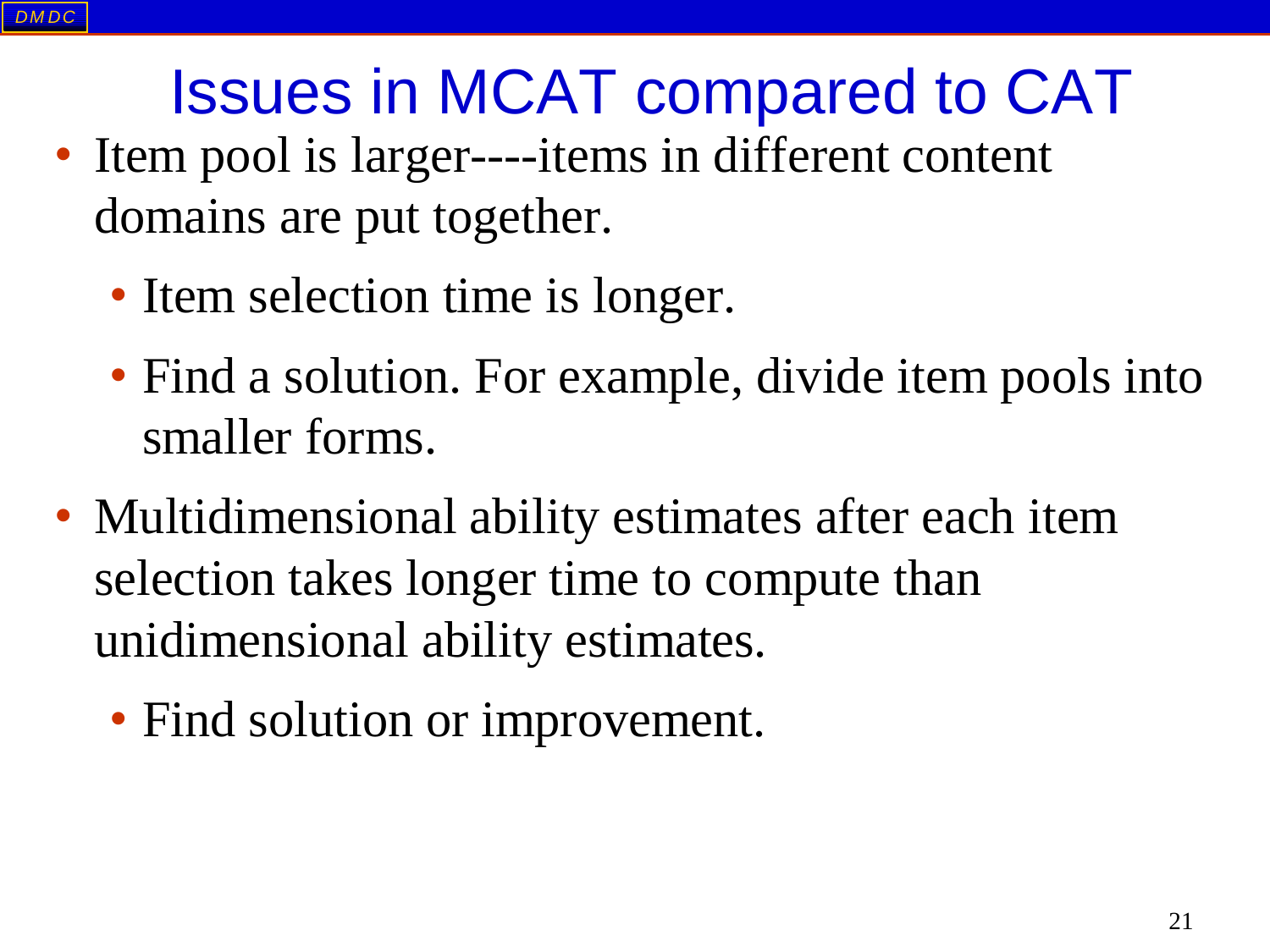Issues in MCAT compared to CAT • For unidimensional CAT, a sequential Bayesian procedure (Owen, 1969, 1975) is used to update ability using the scored response—it is computationally efficient than other Bayesian estimators.

- MAP is used to compute the final ability estimates using all responses----the order of item administration does not affect MAP but affect Owen estimator.
- Similar method for MCAT??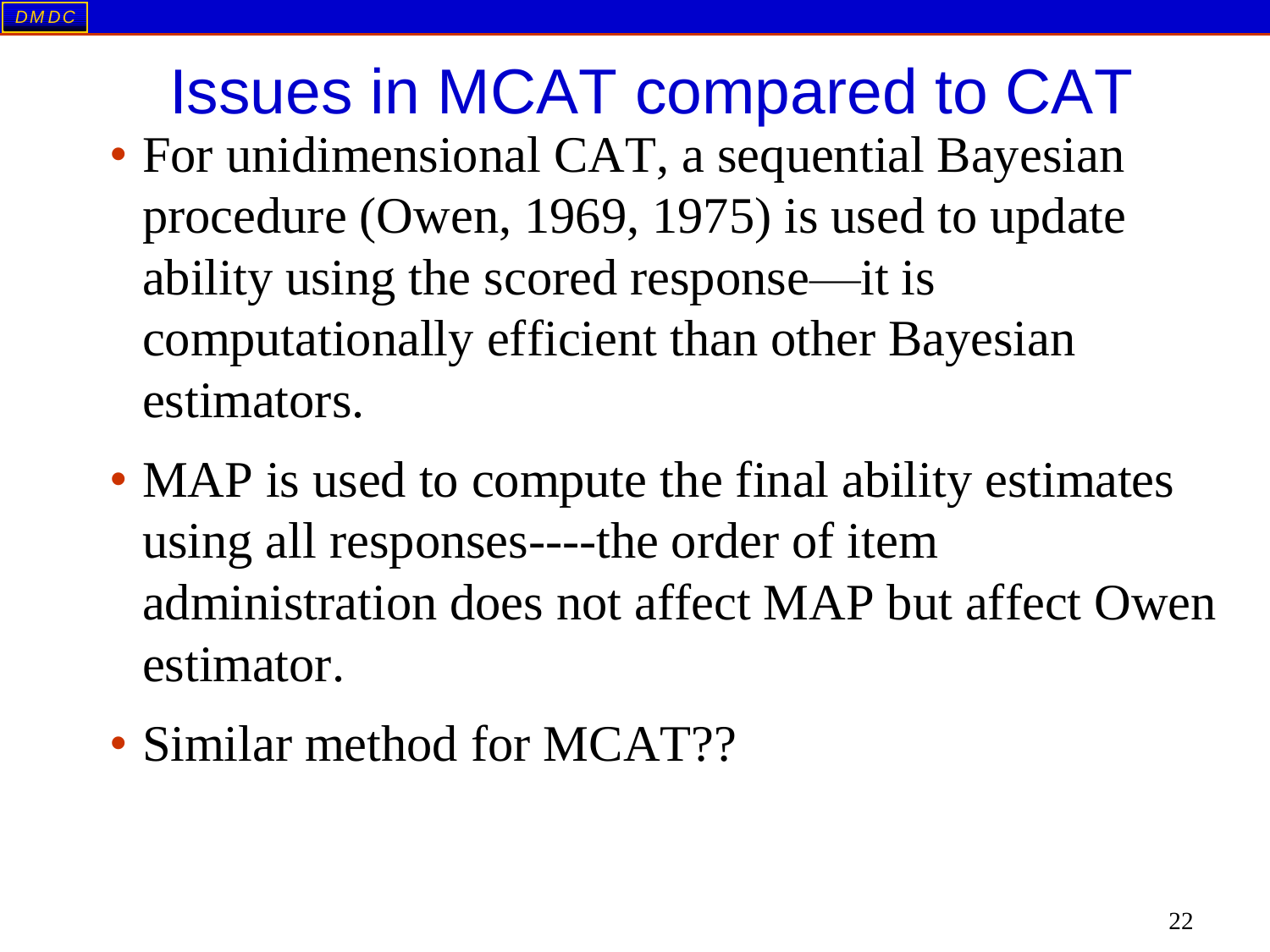### Issues in MCAT compared to CAT

- Long Item selection time and ability computation time is relatively speaking---not that long!
	- 4-dimensional and 900 items in the pool, 36 items used around 0.1-0.3 seconds for each examinee.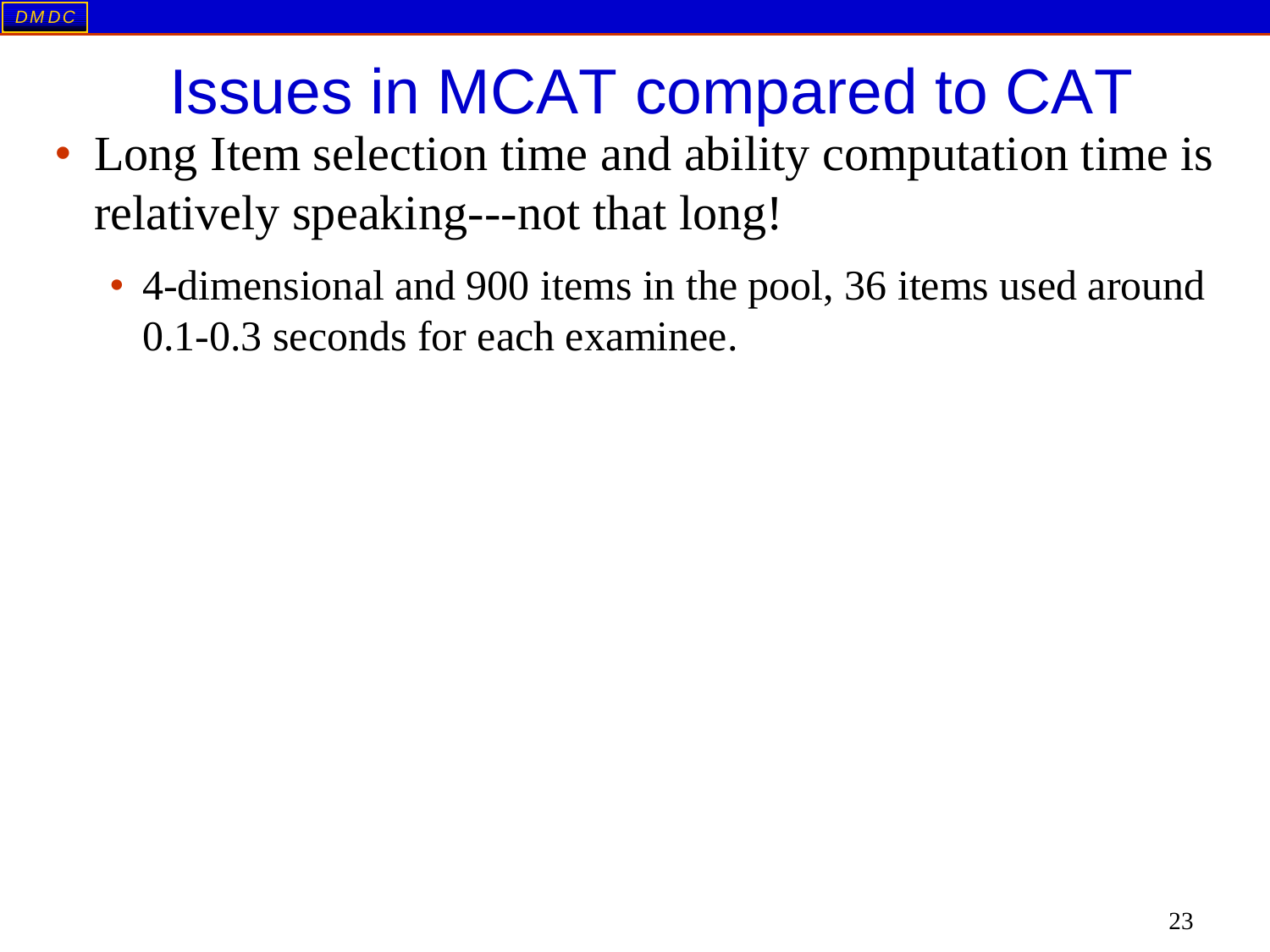### Models

- Software SimuMCAT (Yao, 2011): at www.BMIRT.com
	- –M-3PL model for multiple choice items:
	- –M-2PPC model for polytomously scored items.
	- –Between-item (Simple structured item).
	- –Within-item(Complex structured item).
	- –Passage.
	- –All previously described item selection methods and stopping rules.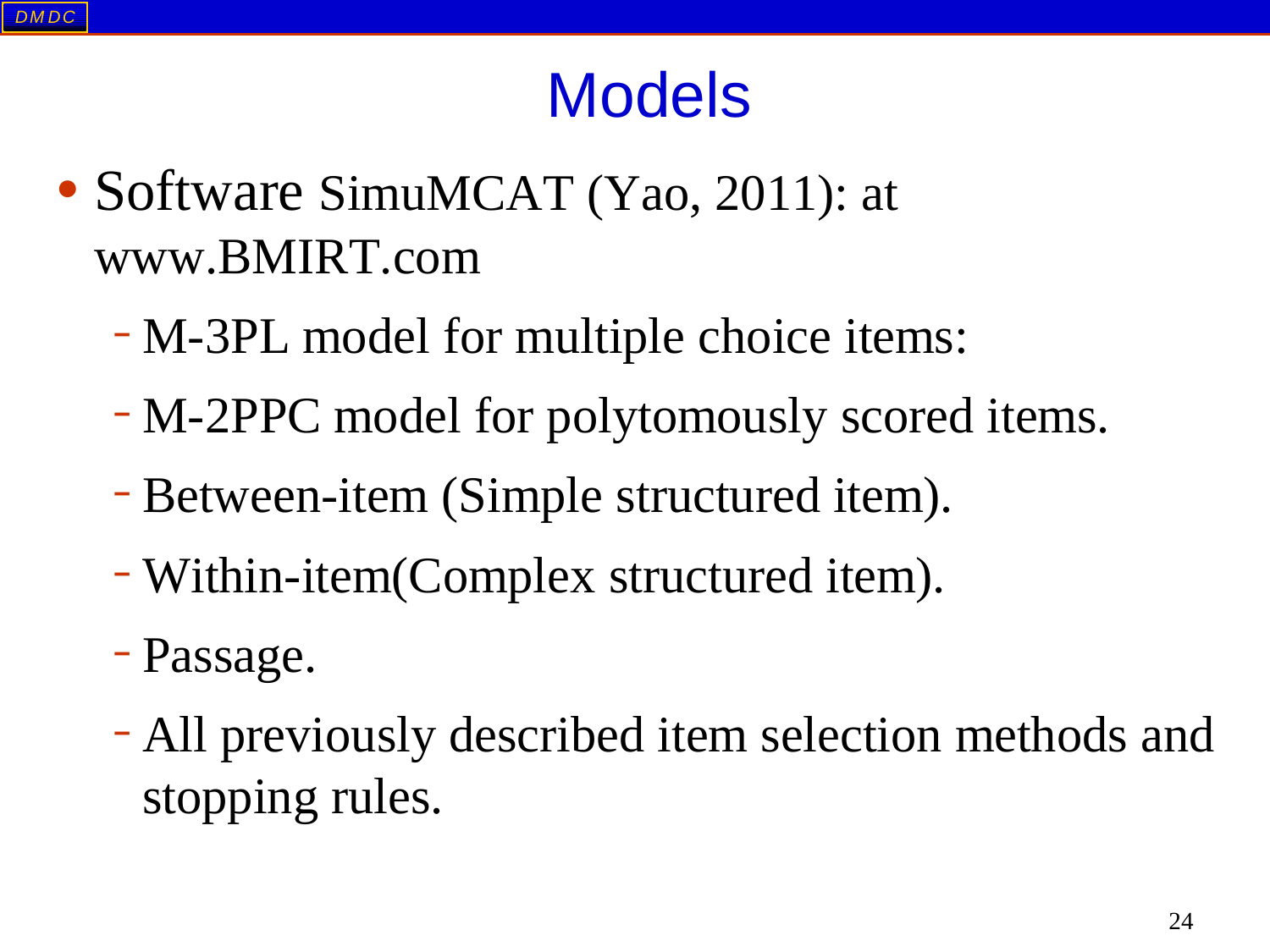### Research Areas in CAT or MCAT

### • Item Pool

- Item pool generation: optimal item pool size and item characteristics.
	- Integer programming method (Boekkooi-Timminga, 1991, Veldkamap & van der Linden,1999)—shadow test, optimal software, computational extensive.
	- Simulation approach (Reckase, 2003, 2007).
		- Within-item----No research yet.
		- Between-item.
- Calibration of item pool.
	- Replace retired items.
	- Replace retired forms.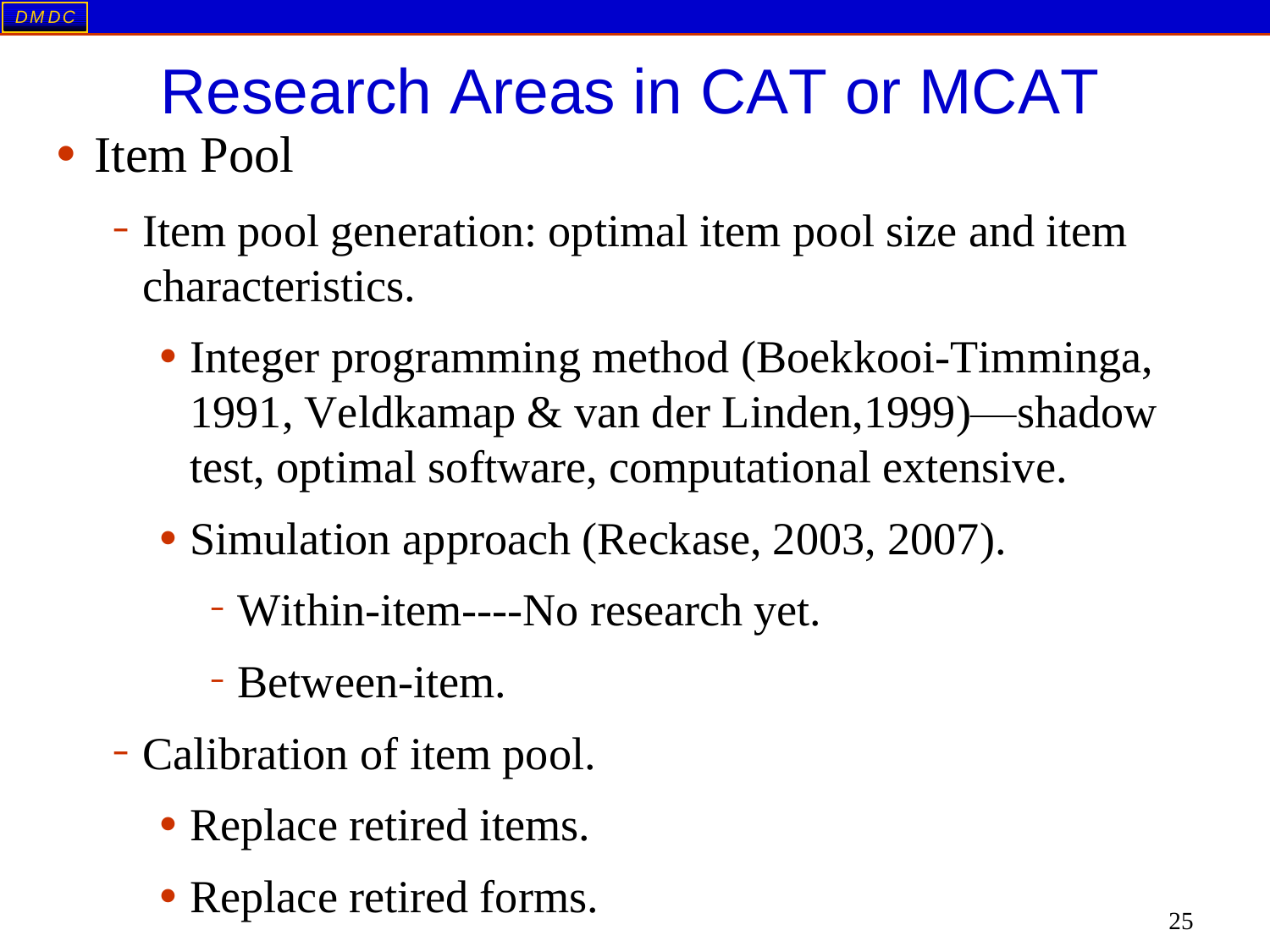### Research Areas in CAT or MCAT

- Item selection Algorithms.
- Stopping rules.
- Ability estimates.
- Cheating detection.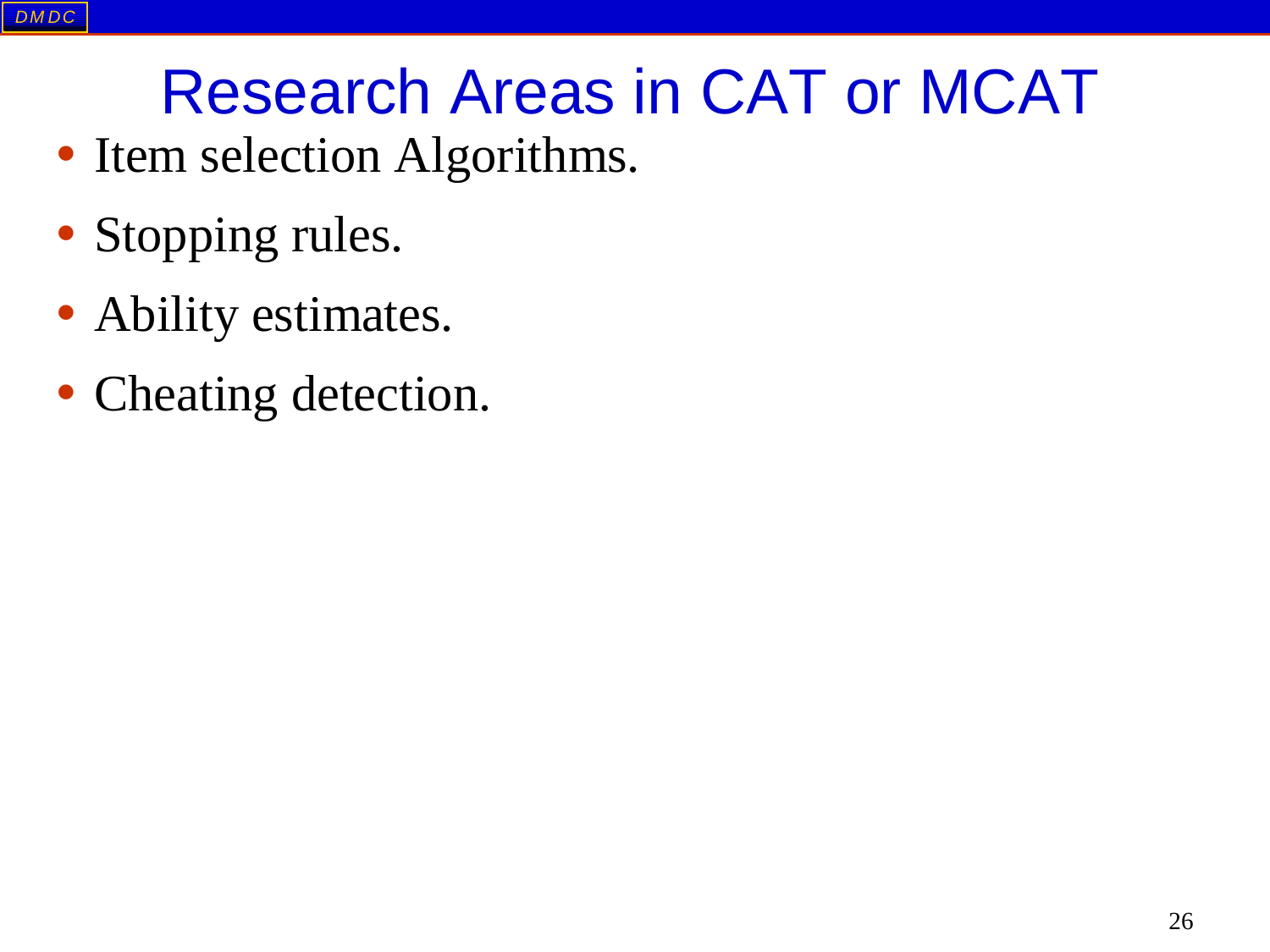- Motivation of the study:
	- –The purpose of the test is to classify examinees into categories for their composite scores based on prefixed cut points.
	- –Good classification accuracy but not necessarily precise score estimates.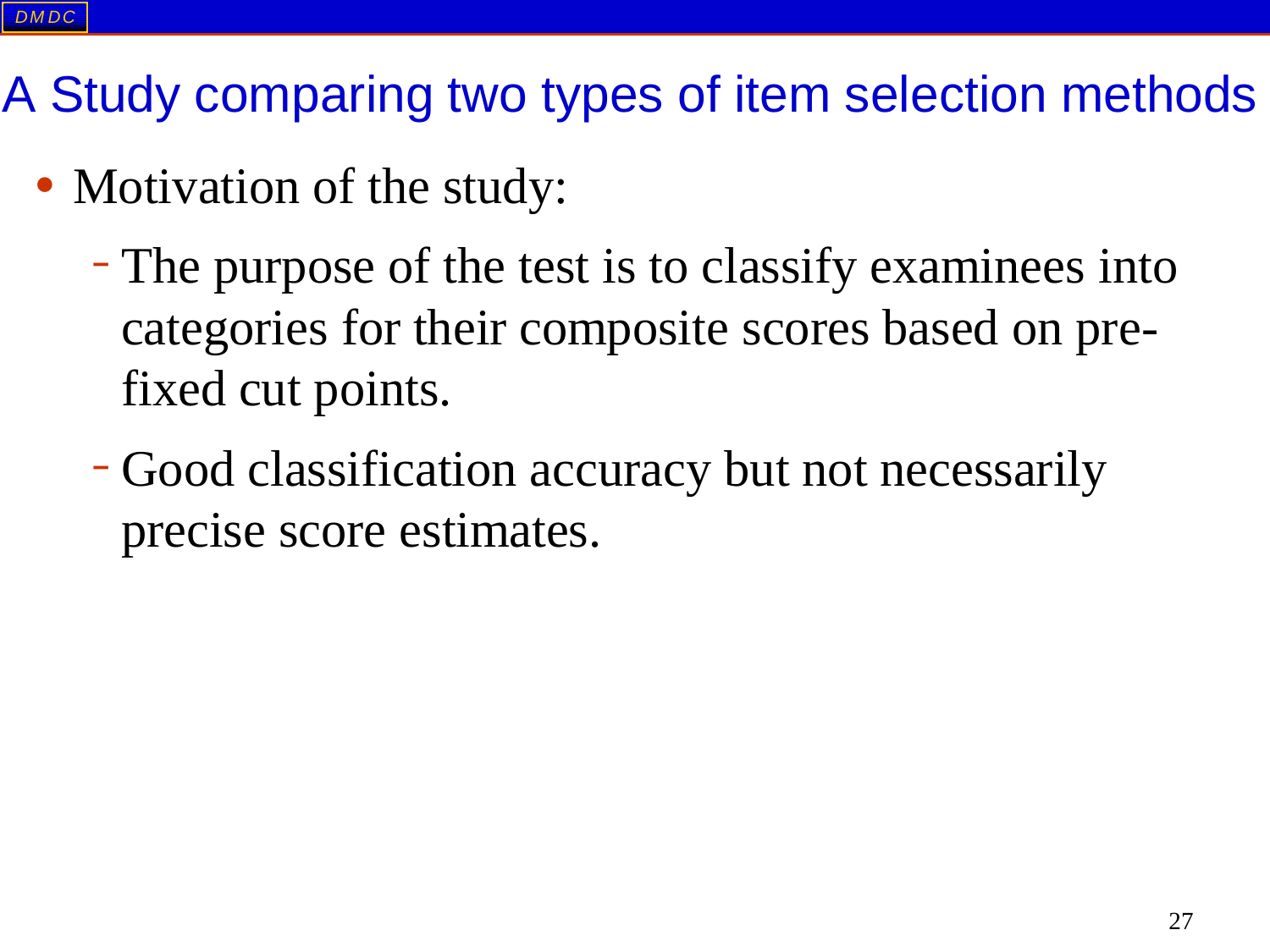- Item selection methods
	- –Select items based on the current ability estimates— AB
	- –Select items based on classification at cut points—CB
- Models compared
	- –UIRT
	- –Bifactor model, with first dimensional measuring overall ability.
		- Five-dimensional.
		- Seven-dimensional.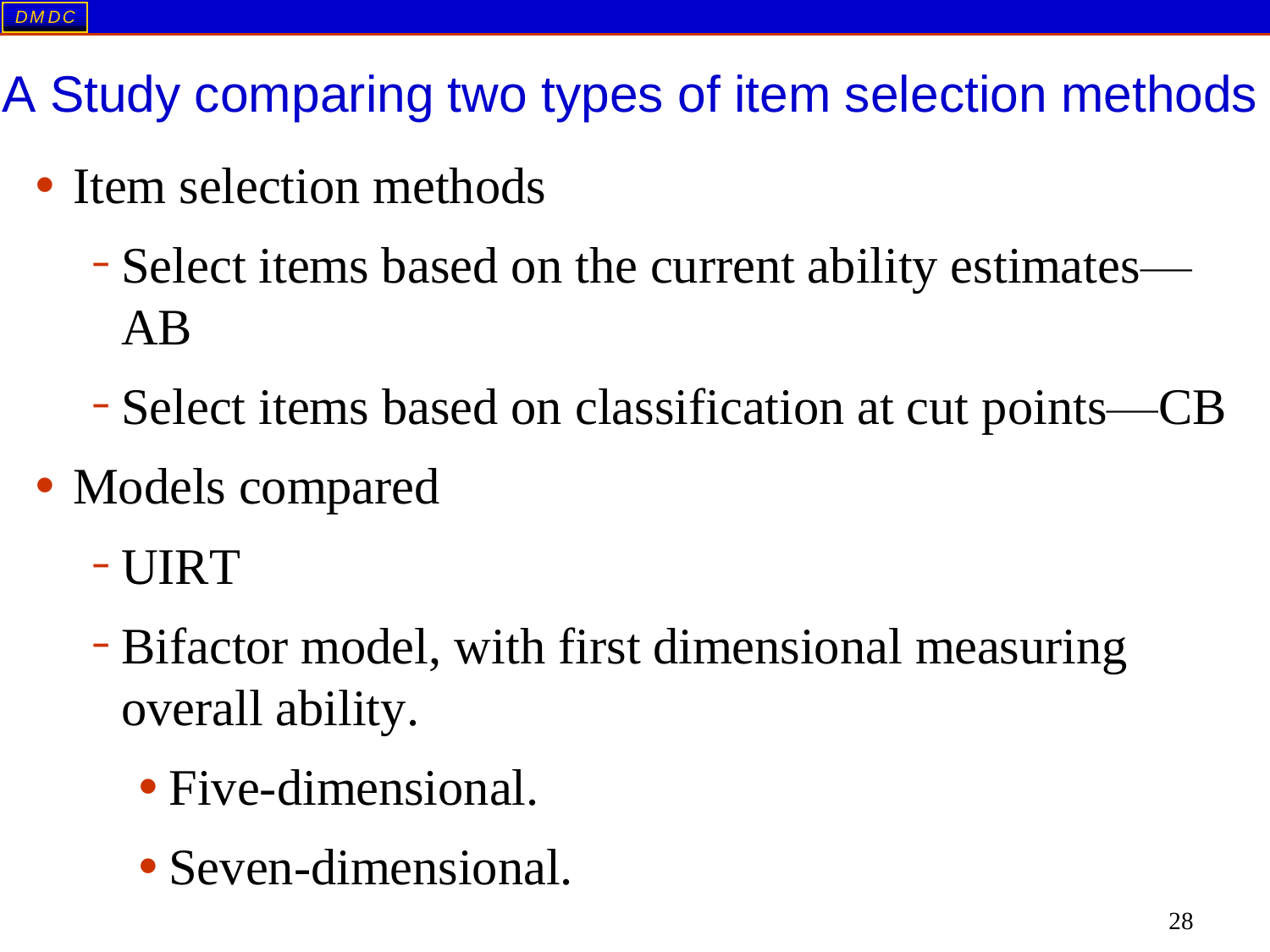- Four-dimensional IRT
- Composite score=linear weighted sum of the content domain score.  $\theta_{\vec{\alpha}} = \sum_{l=1}^D \theta_l w_l$ 
	- –Prefixed weight
	- –Optimal weight.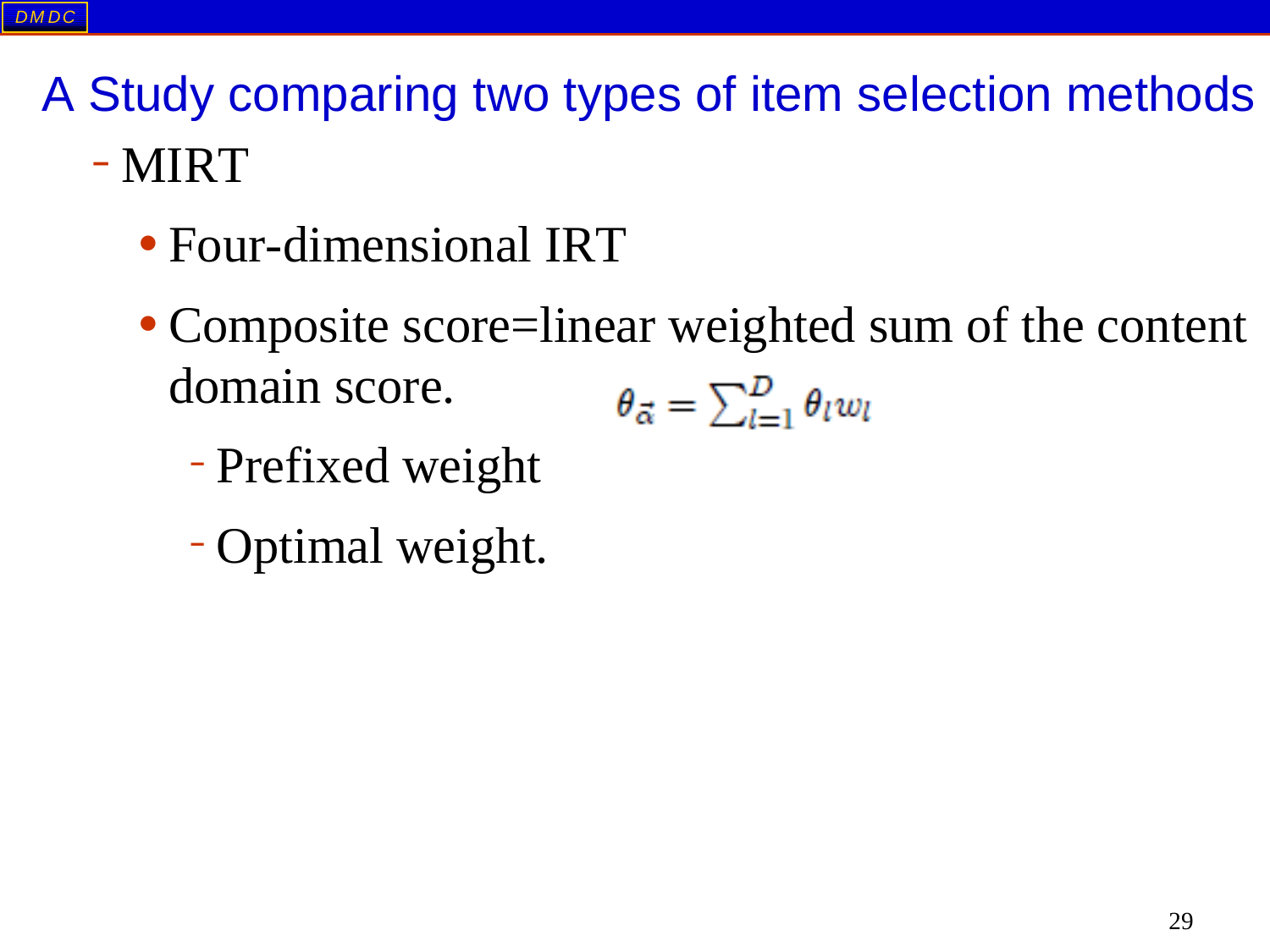- Item Pool: 253 items in total with four content areas AR, WK, PC and MK.
- Sample:
	- –Generate responses:
		- 253 four-dimensional simple structured item parameters.
		- Four sets of size 3000 of four-dimensional Normal P1-P4.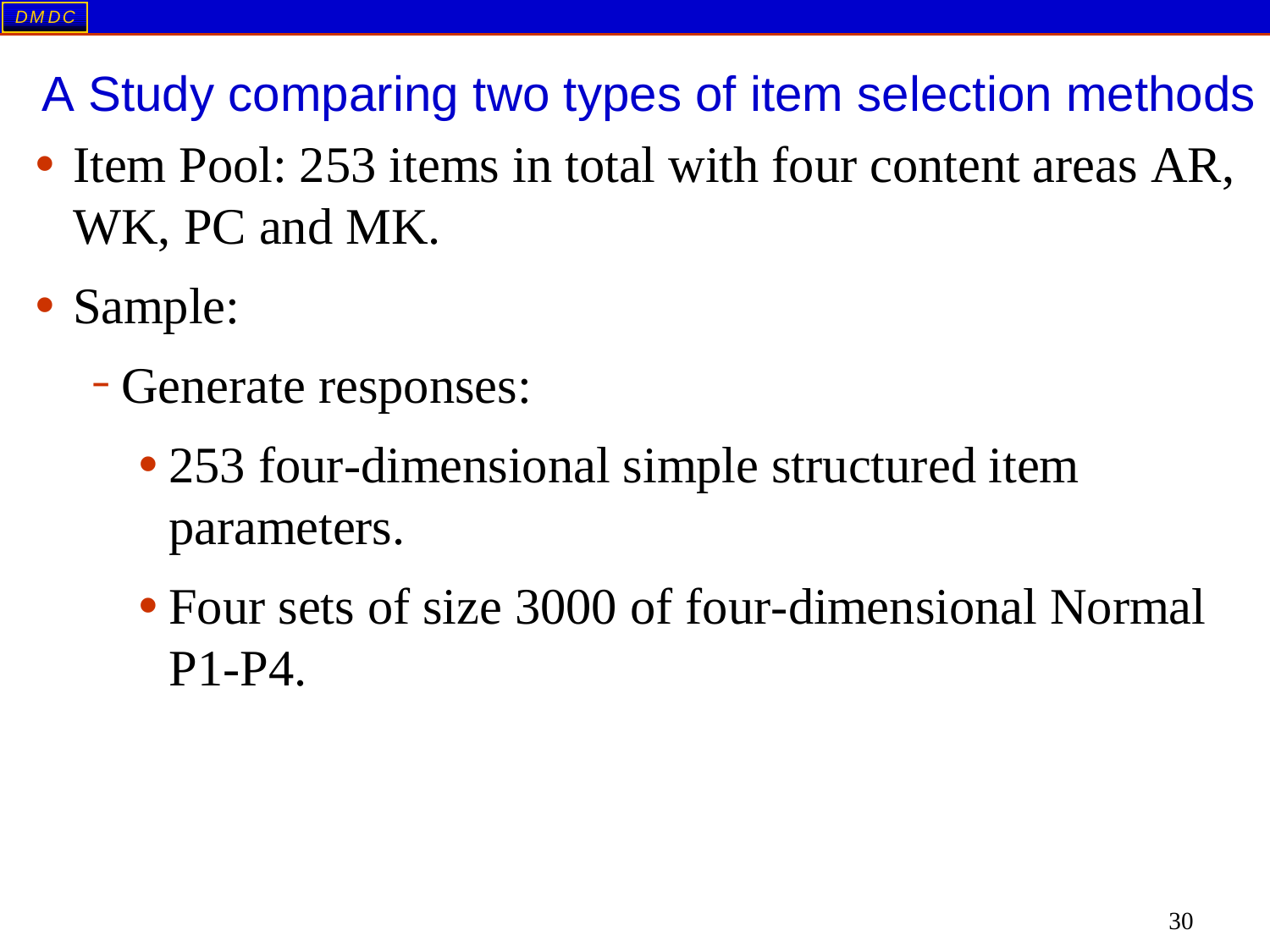- –BMIRT calibration:
	- One-dimensional ability and one-dimensional item parameters, used as true abilities and item pool, respectively.
	- Five-dimensional ability and five-dimensional item parameters used as true abilities and item pool, respectively.
	- Seven-dimensional ability and seven-dimensional item parameters used as true abilities and item pool, respectively.
	- Four-dimensional ability and four-dimensional item parameters used as the item pool. True values. 31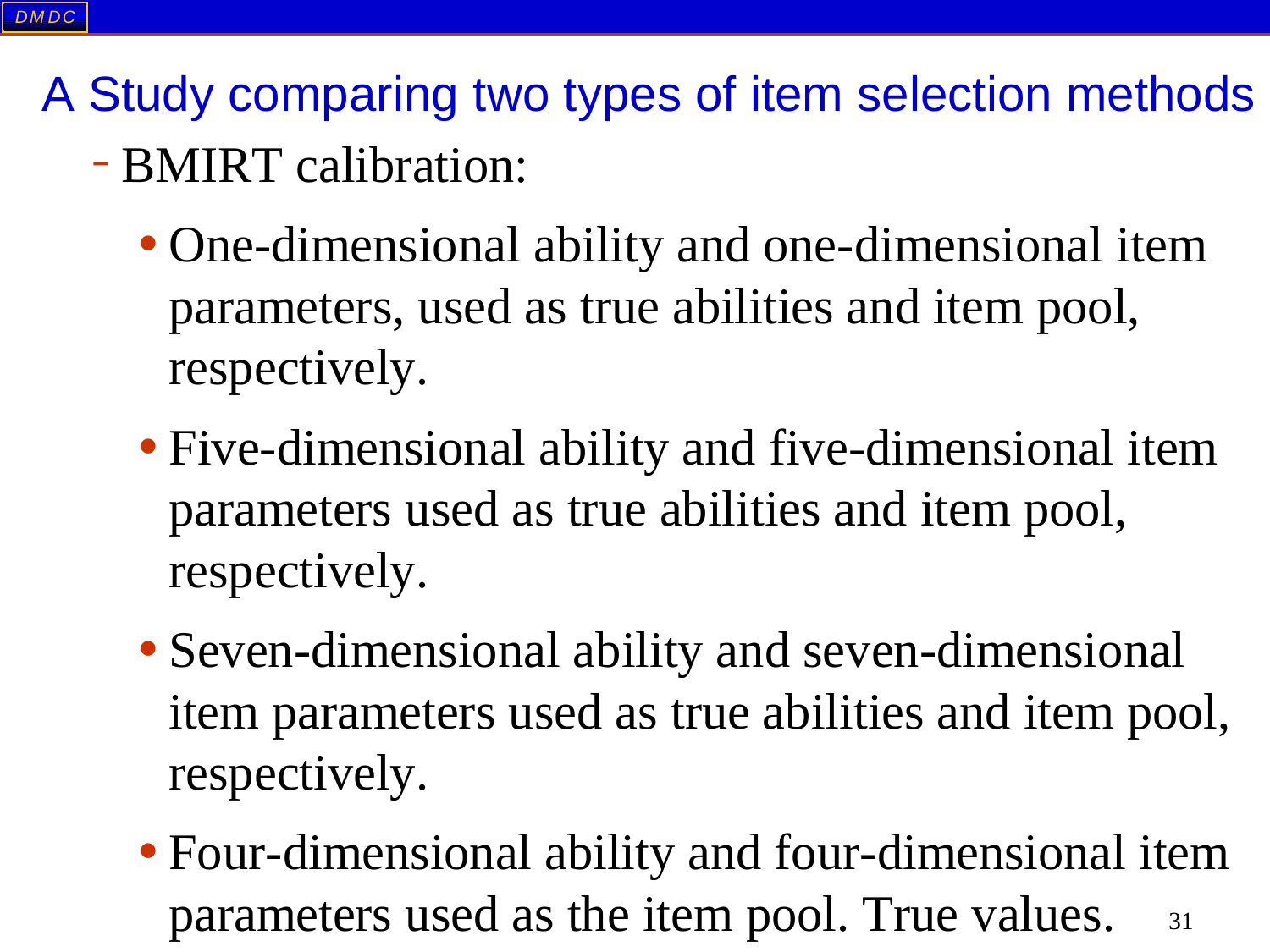### • Results:

- four-dimensional model D4 performed the best followed by unidimensional model D1, followed by D5.
- For D4, optimal weight is slightly better than prefixed weight.
- AB method or CB method using two or three cut points for D4 model performed similar.
- To get a good classification rate, CB methods using equal or more cut points than the defined categories are desirable.
- –CB is better than AB for all models.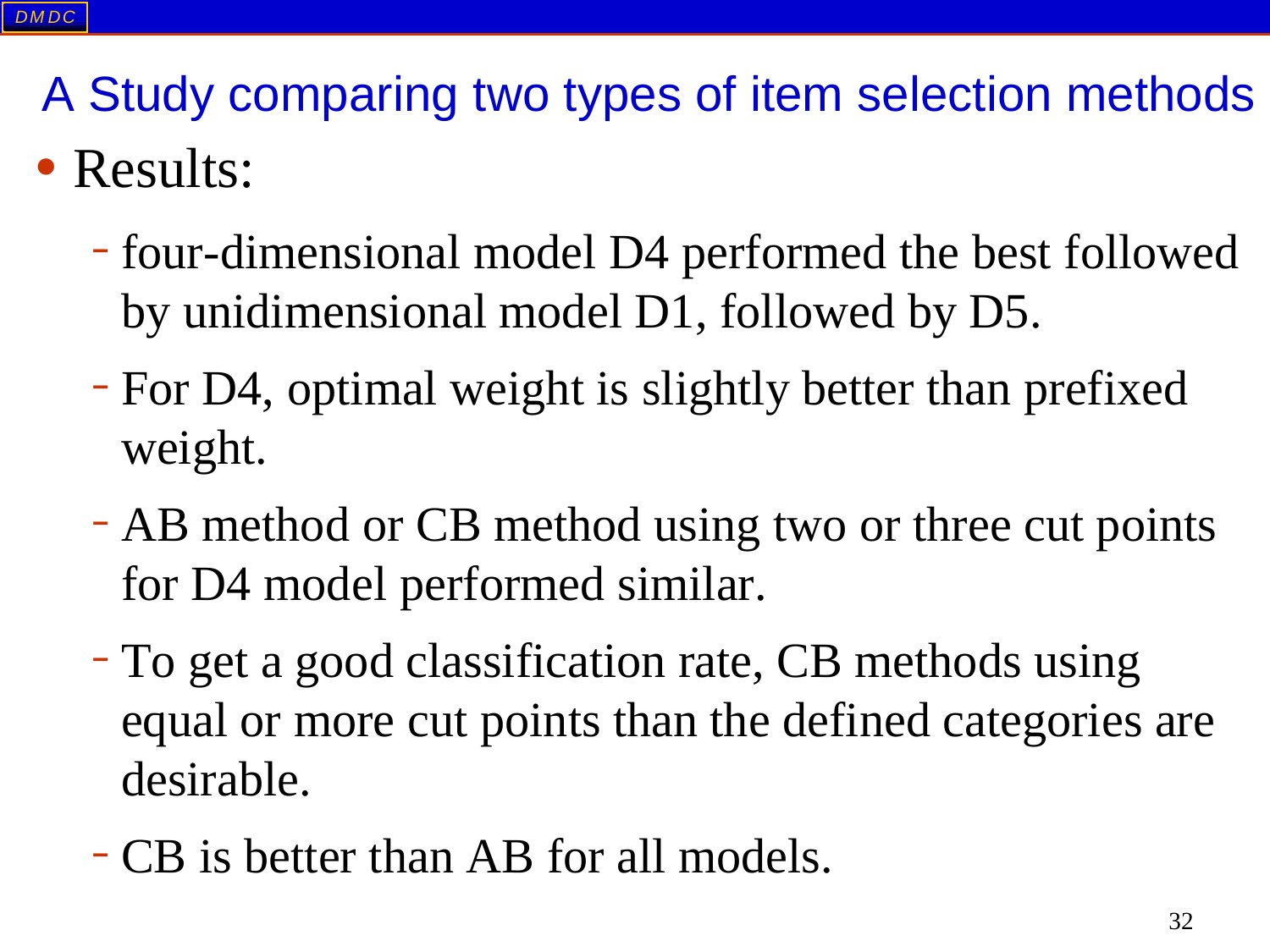### • Results:

– D4 CB method with two or three cut points has the smallest misclassification rate, Chi-square skewness, test overlap rate.